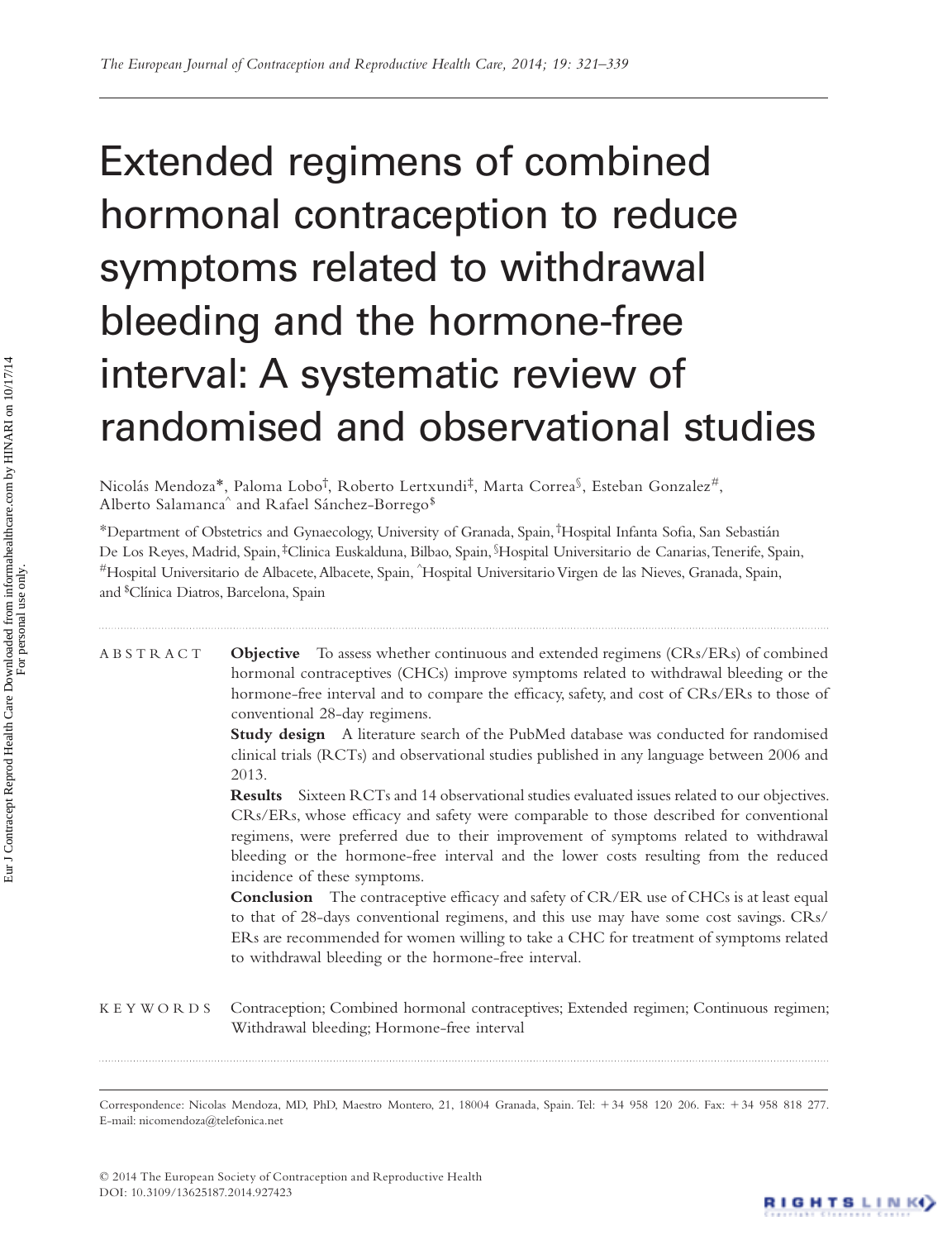#### I N T R O D U C T I O N

The first paper on the use of a combined oral contraceptive (COC) taken according to a time schedule different from the regular 28-days pill-driven cycle was published in 1977; it reported on the suitability of an 84/7 regimen of intake of a COC containing 50 μg ethinylestradiol (EE) and 250 μg lynestrenol over a period of one year. Eighty-two percent of the volunteers appreciated the reduction in the number of withdrawal bleeds and their accompanying symptoms, and many considered this alternate COC easier for compliance<sup>1</sup>. Since then, several continuous or extended regimens (CRs/ERs) for use of combined hormonal contraceptives (CHCs) have been developed, and these have shown similar rates of efficacy, safety, and compliance compared to the standard 28-day regimen; they indeed lessen the frequency and severity of symptoms related to the hormone-free period<sup>2</sup>. Although none of these methods are marketed in Spain, they can be simulated in clinical practice by extending the use of monophasic CHCs. Depending on how these drugs are administered orally, transdermally or vaginally, they can shorten or suppress the hormone-free interval.

In the Cochrane review of  $2006^2$ , the variations in pill type and time-interval for continuous dosing made direct comparisons between regimens unfeasible, and the authors concluded that more attention towards participant satisfaction and menstruation-associated symptoms were needed. The present systematic review, which included studies published after 2006, assessed therefore whether CRs/ERs indeed improve the symptoms associated with withdrawal bleeding or the hormone-free interval, and have similar efficacy and safety profiles compared to those of conventional 28-day regimens.

## The meaning of 'extended' and 'continuous **regimens '**

Although there is no generally accepted definition, an *extended regimen* (ER) refers to the lengthening of the period of use of a CHC to many more days than in the conventional 21/7- or 24/4-day regimens, with either a fixed or a flexible schedule being applied<sup>3</sup>. In the studies analysed for this review, most of the ERs were scheduled for periods of use of the sex steroids that were multiples of 21 days. In flexible or adapted schedules, the users themselves control the occurrence

of their withdrawal bleeding based on bleeding, sporting, working or social needs. In comparison, a *continuous regimen* (CR) refers to the uninterrupted use of CHC drugs without a hormone-free interval.

## **METHODS**

#### **Selection of studies**

We searched the PubMed database for all articles (in any language) published in peer-reviewed journals since the Cochrane review of  $2006<sup>2</sup>$  through to October 2013, using the search strategy described in Appendix A. Reference lists from papers identified by the search, as well as key reviews, were hand-searched to identify additional publications. Those that were in press in peer-reviewed journals and available online, ahead of publication, were also considered.

We included studies that looked at treatment or prevention of withdrawal bleeding-related symptoms<sup>2</sup> (Table 1). PICOS (population, interventions, comparators, outcomes, studies design) criteria were formulated a priori to guide the review's scope and the search procedure, selection and synthesis of the literature. The selection criteria were as follows: (population) patients of any age with symptoms related to menstruation or the hormone-free period; (intervention) treatment with CHC; (outcome) efficacy and safety; (study design) RCTs and observational studies; no language restrictions.

Full articles that met the inclusion criteria were reviewed in detail. Data items to be considered were discussed by the review authors and appear in Table 1. Three relevant reviews and other papers were used for reference list purposes. When some of this information was not available or insufficiently clear, we treated it as missing data.

#### **Assessment of study quality and data synthesis**

We followed the PRISMA guidelines for systematic reviews<sup>4</sup>. Two authors (NM and PL) independently conducted the search and screened studies for inclusion, extracted and checked the data, and synthesised the findings. Four authors (NM, PL, RL and RSB) independently determined the adequacy of the studies' design and main methodological characteristics in order to ascertain the validity of the research.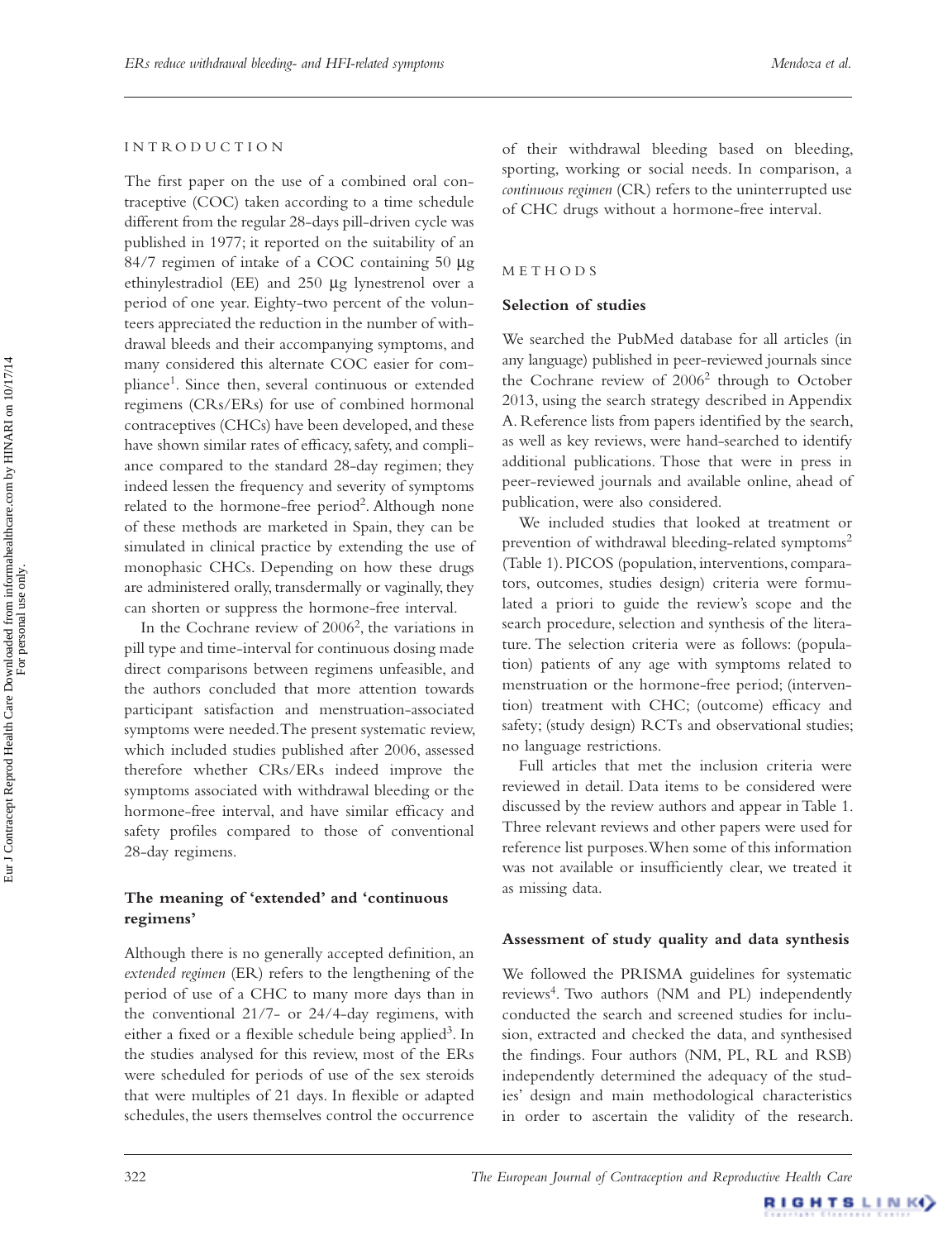| . LINIADI $\sim$ 10/17/14<br>$\frac{1}{r}$<br>.<br>Comme<br>.<br>ו | $\ddot{\phantom{a}}$<br>ine en |
|--------------------------------------------------------------------|--------------------------------|
| i<br>T                                                             |                                |

| Reference                      | nisation<br>Randon                                                                                                                                                                                                                                                                                                                                                                                   | Participants                                                                                                                                                                                                                                                                                      | Intervention                                                                                                                                                                                                                                                                                                       | Outcomes                                                                                                                                 |
|--------------------------------|------------------------------------------------------------------------------------------------------------------------------------------------------------------------------------------------------------------------------------------------------------------------------------------------------------------------------------------------------------------------------------------------------|---------------------------------------------------------------------------------------------------------------------------------------------------------------------------------------------------------------------------------------------------------------------------------------------------|--------------------------------------------------------------------------------------------------------------------------------------------------------------------------------------------------------------------------------------------------------------------------------------------------------------------|------------------------------------------------------------------------------------------------------------------------------------------|
| 20066<br>et al.<br>Edelman     | Subjects were randomly assigned to<br>generated randomisation scheme.<br>1 of the 4 active treatment arms<br>using a simple computer-<br>Double-blind                                                                                                                                                                                                                                                | 139 healthy women aged<br>Contraindication to HC<br>Exclusion criteria:<br>18-49 years.<br>use.                                                                                                                                                                                                   | 2. EE 30 µg/LNG 100 µg<br>1. EE 20 µg/LNG 100 µg<br>4. EE 30 µg/NETA 1 mg.<br>3. EE 20 µg/NETA 1 mg<br>Four CR groups:<br>180 days                                                                                                                                                                                 | <b>Bleeding profiles</b>                                                                                                                 |
| Legro et al. 2007 <sup>7</sup> | Computer-generated randomisation<br>list using permuted-block<br>randomisation.                                                                                                                                                                                                                                                                                                                      | Contraindication to HC<br>62 nonsmoking healthy<br>women with normal<br>menstrual cycles.<br>Exclusion criteria:<br>use.                                                                                                                                                                          | CR group: EE 20 µg/NETA<br>Cyclic group (21/7): EE<br>20 µg/NETA 1 mg.<br>1 mg vs.<br>168 days                                                                                                                                                                                                                     | Ovarian and endometrial<br>improved quality of life.<br>Secondary outcomes:<br>bleeding profiles.<br>suppression and<br>Primary outcome: |
| Sulak et al. 2008 <sup>8</sup> | No information provided                                                                                                                                                                                                                                                                                                                                                                              | antiretroviral therapy, use<br>become pregnant within<br>use $>$ 10 cigarettes/ day,<br>use, BMI > 38, tobacco<br>of oestrogen-containing<br>oestrogens, a desire to<br>Contraindication to HC<br>65 healthy women aged<br>products or phyto-<br>Exclusion criteria:<br>18-45 years.<br>one year. | Group 2: Same process, but<br>if breakthrough bleeding/<br>were to remove the ring<br>replace the vaginal ring<br>monthly on the same<br>calendar day with no<br>spotting occurred for<br>5 days or more, they<br>for 4 days, and then<br>Group 1: Instructed to<br>ring-free days vs.<br>reinsert it.<br>6 months | <b>Bleeding profiles and</b><br>symptoms.                                                                                                |
| 20099<br>Teichmann et al.      | and corresponding<br>the caller and later<br>treatment package number, which<br>Subjects were randomly assigned by<br>a randomisation<br>the sponsor, using an interactive<br>Phase 3, open-label, multicentre<br>voice recognition system. The<br>ident of the<br>study at 44 European sites<br>confirmed by facsimile.<br>system provided<br>number (indeper<br>subject number)<br>were relayed to | human immunodeficiency<br>use, abnormal laboratory-<br>18-49 years with normal<br>smoking $> 14$ cigarettes/<br>641 healthy women aged<br>Contraindication to HC<br>day if age 34 or older,<br>virus seropositivity.<br>or clinical findings,<br>menstrual cycles.<br>Exclusion criteria:         | CR group: EE 20 µg/LNG<br>Cyclic group (21/7): EE<br>20 µg/LNG 100 µg.<br>90 µg vs.<br>1 year                                                                                                                                                                                                                      | Primary outcome: Safety<br>Secondary outcome:<br>Bleeding profiles.<br>and efficacy.                                                     |

(*Continued*)

(Continued)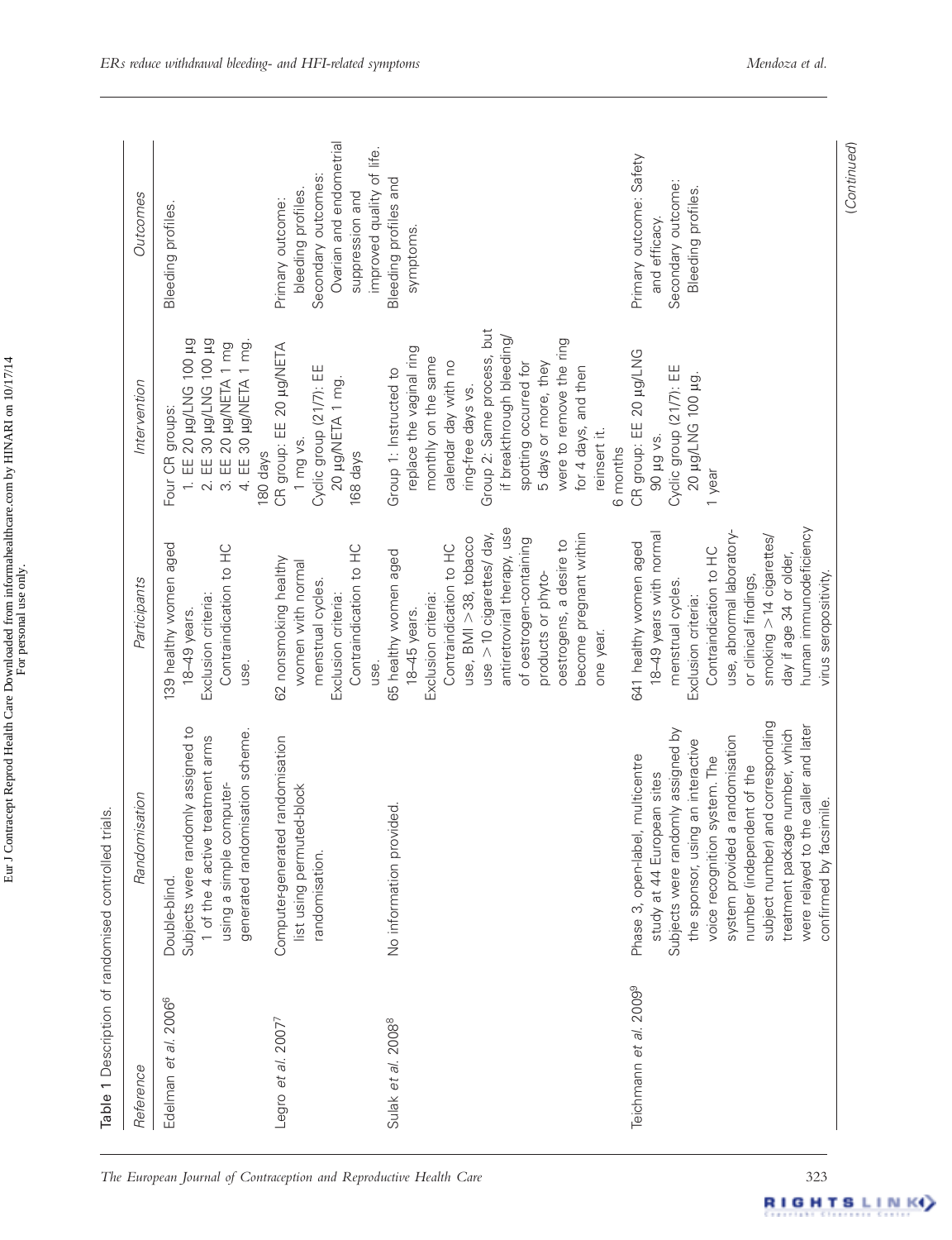| Reference                                                                         | misation<br>Randor                                                                                                                                                                                                                                                                                      | Participants                                                                                                                                                                                                                                                                                               | Intervention                                                                                       | Outcomes                                                                                                                                                                                                                                  |
|-----------------------------------------------------------------------------------|---------------------------------------------------------------------------------------------------------------------------------------------------------------------------------------------------------------------------------------------------------------------------------------------------------|------------------------------------------------------------------------------------------------------------------------------------------------------------------------------------------------------------------------------------------------------------------------------------------------------------|----------------------------------------------------------------------------------------------------|-------------------------------------------------------------------------------------------------------------------------------------------------------------------------------------------------------------------------------------------|
| Machado et al. 2010a <sup>10</sup> ,<br>$2010b^{11}$                              | which contained the randomisation<br>the statistical analysis were done<br>number. The randomisation and<br>randomisation list. Multicentre.<br>numbered opaque envelopes<br>by an independent specialist<br>Allocation using sequentially<br>An open, computer-generated<br>study.<br>unrelated to the | 78 healthy, sexually active<br>minimum of 8 years of<br>Contraindication to HC<br>years, BMI 19-30, a<br>women aged 18-35<br>Exclusion criteria:<br>schooling.<br>use.                                                                                                                                     | CR group: EE 30 µg/DRPS<br>Cyclic group (21/7): EE<br>30 µg/DRPS 3 mg.<br>3 mg vs.<br>168 days     | including those on lipids<br>Machado et al. <sup>11</sup> : Bleeding<br>profiles and withdrawal<br>and carbohydrates and<br>coagulation indices.<br>Metabolic effects,<br>bleeding-related<br>Machado et al. <sup>10</sup> :<br>symptoms. |
| Wiegratz et al. 2008 <sup>12</sup> ,<br>2010a <sup>13</sup> , 2010b <sup>14</sup> | using randomisation blocks of 4 by<br>Women were randomly assigned 1:1<br>means of the software package<br>chronologically linked to the<br>SAS. The allocation was<br>sequence of arrival.                                                                                                             | Contraindication to HC<br>59 healthy women aged<br>18-40 years seeking<br>Exclusion criteria:<br>contraception.<br>use.                                                                                                                                                                                    | ER group (84/7): EE 30 µg/<br>Cyclic group (21/7): EE<br>30 µg/DNG 2 mg.<br>DNG 2 mg vs.<br>1 year | Wiegratz et al. <sup>13</sup> : Indices<br>Wiegratz et al. <sup>14</sup> : Serum<br>Haemostatic indices.<br>of carbohydrate<br>Wiegratz et al. <sup>12</sup> :<br>metabolism.<br>lipids.                                                  |
| Wiegratz et al. 2011 <sup>15</sup>                                                | 1:1 using randomisation blocks of<br>active study centres in Germany).<br>Women were randomly assigned<br>package SAS. The allocation was<br>Phase 3, open, multicentre trial (51<br>4 by means of the software<br>chronologically linked to the<br>sequence of arrival.                                | 1377 healthy women aged<br>restricted to 10 per day.<br>smokers > 30 years; for<br>influence the effects of<br>Contraindication to HC<br>the remaining women,<br>using drugs known to<br>18-40 years and not<br>the daily cigarette<br>consumption was<br>Exclusion criteria:<br>use and active<br>Ο.<br>Έ | ER group (84/7): EE 30 µg/<br>Cyclic group (21/7): EE<br>30 µg/DNG 2 mg.<br>DNG 2 mg vs.<br>1 year | Secondary outcomes:<br>Efficacy and safety.<br>Bleeding profiles.<br>Primary outcome:                                                                                                                                                     |
| Rad et al. 2011 <sup>16</sup>                                                     | Randomised, open-label, multicentre,<br>comparative sub-study of a larger<br>phase 3 trial.                                                                                                                                                                                                             | 147 healthy women aged<br>18-49 years.                                                                                                                                                                                                                                                                     | CR: EE 20 µg/LNG 90 µg<br>Cyclic group (21/7): EE<br><b>SO hol.</b> DNT/Pn 02<br>1 year            | metabolism, and SHBG.<br>carbohydrates, bone<br>Haemostasis, lipids,                                                                                                                                                                      |

RIGHTS LINK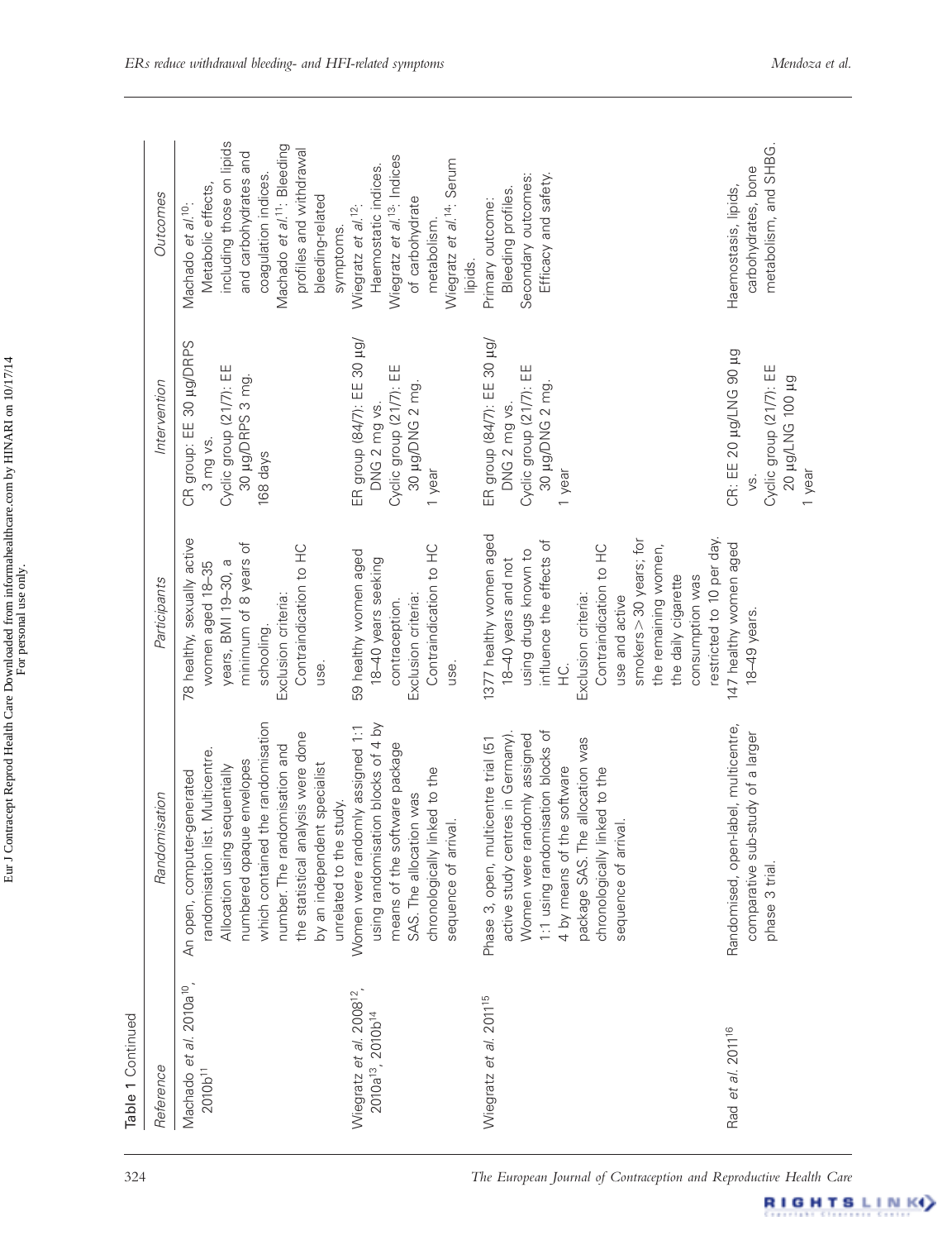| Klipping et al. <sup>18</sup> : Long-term<br>Klipping et al. <sup>17</sup> : Primary<br>safety and tolerability<br>profiles and efficacy.<br>outcomes: bleeding                                                                                                                                                                                                  | Bleeding profiles, efficacy<br>and safety.                                                                                                                                                                                                                                                                                                                                                                                 | (Continued) |
|------------------------------------------------------------------------------------------------------------------------------------------------------------------------------------------------------------------------------------------------------------------------------------------------------------------------------------------------------------------|----------------------------------------------------------------------------------------------------------------------------------------------------------------------------------------------------------------------------------------------------------------------------------------------------------------------------------------------------------------------------------------------------------------------------|-------------|
| hormonal intake followed<br>hormonal intake followed<br>Fixed extended:120 days'<br>Conventional 24/4 regimen<br>of EE 20 µg/DRSP 3 mg<br>FR: 24-120 days' active<br>or one of the following<br>Duration: 1 year <sup>17</sup> and 2<br>treatment modalities:<br>by a 4-day tablet-free<br>uninterrupted active<br>by 4-day tablet free<br>interval)<br>interval | free intervals after 3 days<br>An alternative FR allowed<br>FR that required subjects<br>of breakthrough bleeding<br>or one of two variants of<br>of EE 20 µg/DRSP 3 mg<br>Conventional 24/4 regimen<br>4-day tablet-free interval<br>occurrence of bleeding<br>to initiate 4-day tablet-<br>subjects to initiate a<br>irrespective of the<br>a FR of the same<br>formulation:<br>spotting.<br>years <sup>18</sup><br>year |             |
| 1312 healthy women aged<br>could participate if aged<br>use, $BMI < 18$ and $>30$<br>30 years or younger at<br>Contraindication to HC<br>18-35 years. Smokers<br>Exclusion criteria:<br>baseline.                                                                                                                                                                | 2450 healthy women aged<br>Contraindication to HC<br>Exclusion criteria:<br>18-45 years<br>use.                                                                                                                                                                                                                                                                                                                            |             |
| a 1-year comparative phase where<br>The study consisted of two phases:<br>women were randomly allocated<br>and a 1-year<br>received the flexible regimen <sup>18</sup><br>to receive HC administered as<br>ase during<br>which the majority of women<br>flexible, conventional or fixed<br>extended regimen <sup>17</sup><br>safety extension ph                 | interactive voice response system<br>Open-label, active-controlled, phase<br>3 study conducted at 84 centres<br>in the USA. The randomisation<br>randomisation numbers via an<br>sequence used SAS software.<br>Subjects were assigned their<br>upon initiation of screening<br>procedures                                                                                                                                 |             |
| Klipping et al. 2012a,<br>2012b <sup>1718</sup>                                                                                                                                                                                                                                                                                                                  | Jensen et al. 2012 <sup>19</sup>                                                                                                                                                                                                                                                                                                                                                                                           |             |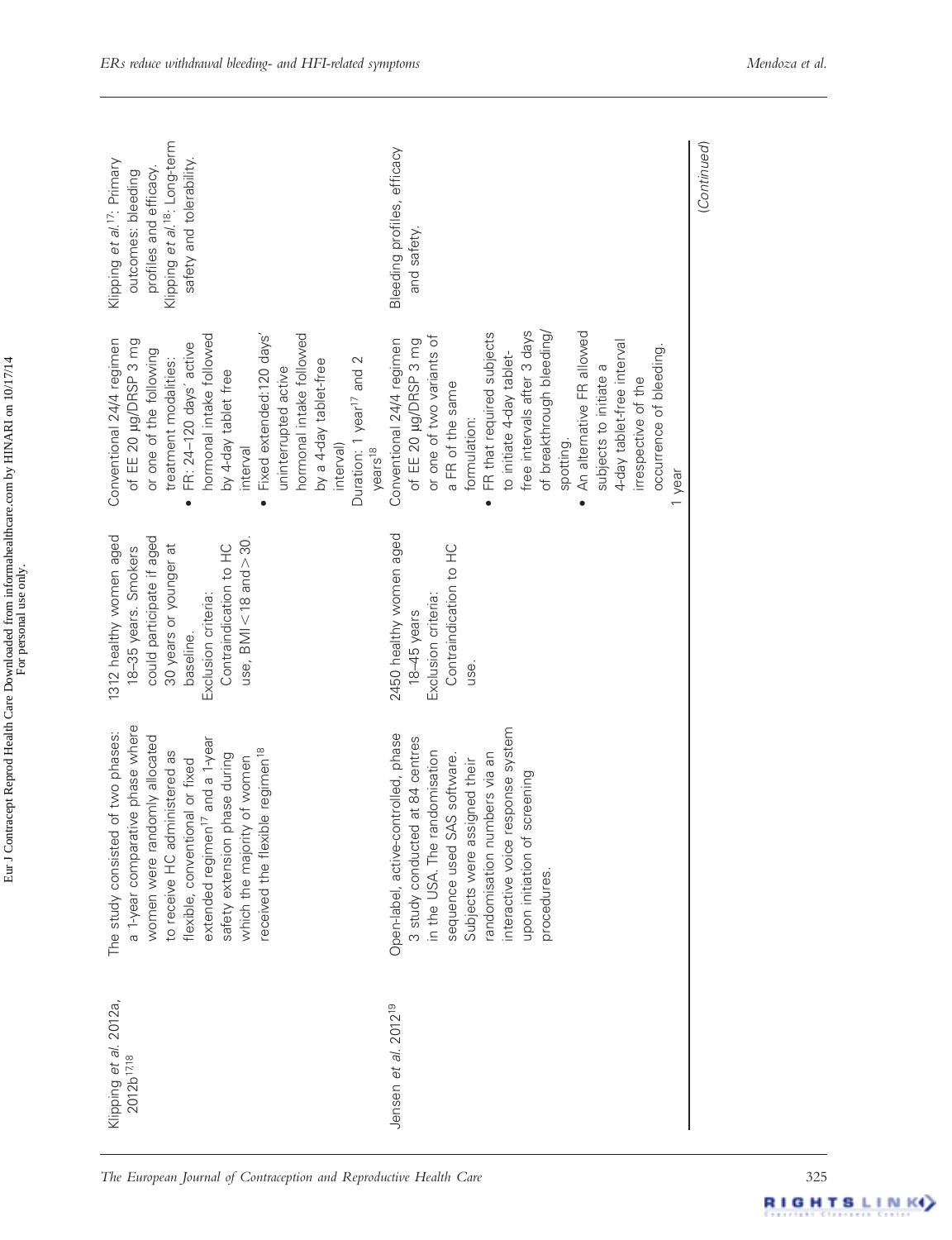|                                                                                                                                                                                                 | Outcomes                                |
|-------------------------------------------------------------------------------------------------------------------------------------------------------------------------------------------------|-----------------------------------------|
| CR group: EE 20 µg/ LNG<br>90 µg vs. placebo.<br>premenstrual dysphoric<br>Text Revision (DSM-IV-<br>and Statistical Manual<br>of Mental Disorders,<br>met the Diagnostic<br>Healthy women aged | Premenstrual dysphoric<br>disorder.     |
| 3-day pill-free interval)<br>TR (daily pills until three<br>bleeding triggers a<br>consecutive days<br>EE 30 µg/LNG<br>150 µg).<br>1 year<br>503 healthy women aged<br>Contraindication to HC   | satisfaction rates.<br>Continuation and |
|                                                                                                                                                                                                 | vs. Conventional 21/7                   |

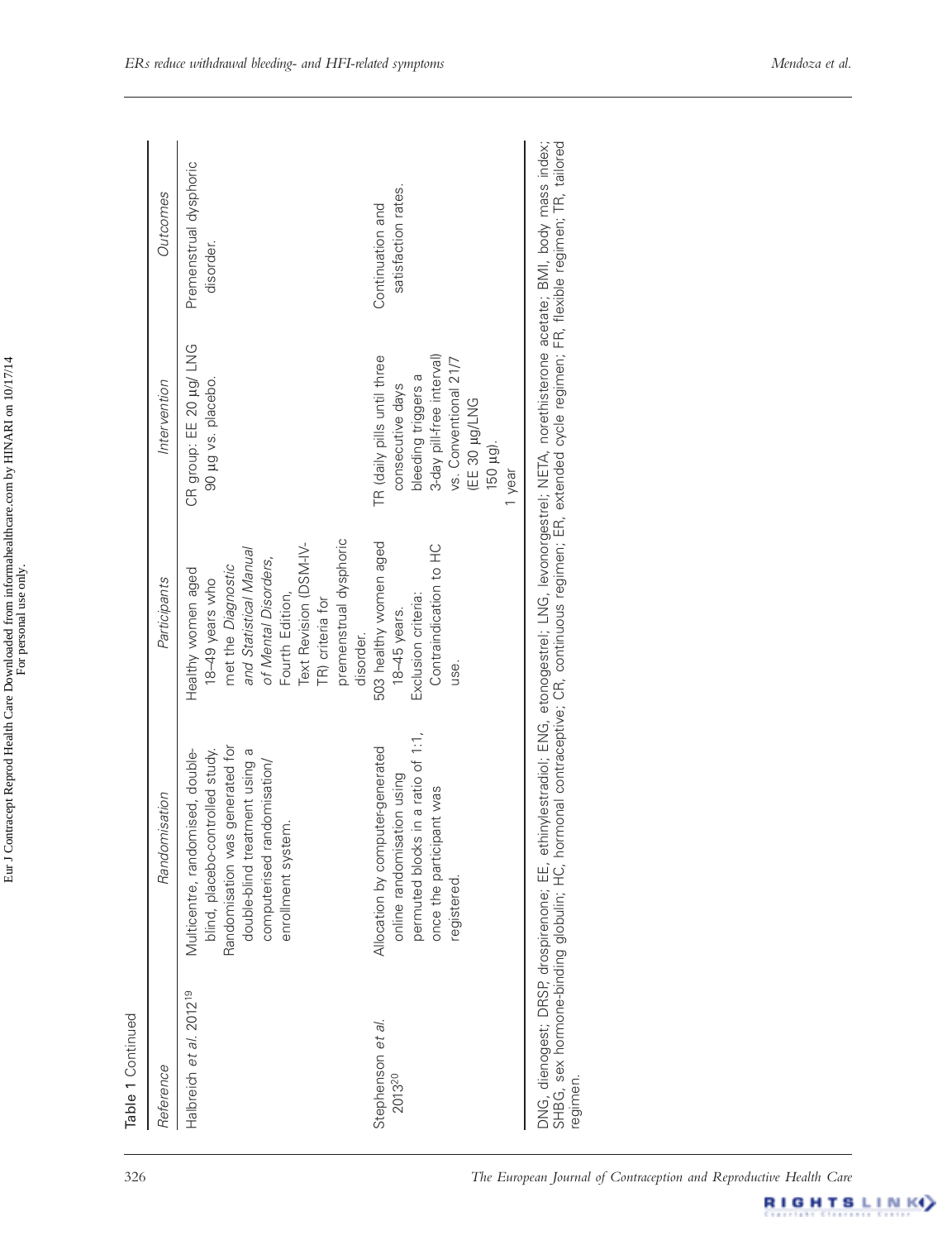Disagreements were resolved by discussion and consensus. When duplicates of a study were found, we selected the one which was more detailed or pieced together data from the multiple reports indicating the corresponding references.

Summary measures of association were not computed due to heterogeneity among studies with respect to study design, subject characteristics and outcomes.

### R E S U L T S

The literature search identified 219 studies, but the current systematic review was based finally on 29 publications from 2006 to 2013 involving 16 RCTs. Table 1 describes the  $RCTs^{5-20}$  that were published since the last Cochrane systematic review in 2006<sup>2</sup>. As for RCTs included in that review, it was unusual for studies to describe allocation concealment, and with the exception of three papers<sup>5,6,19</sup>, evaluators and participants were not double-blinded. However, the fact that the data were collected on a daily basis reduced the influence of performance bias.

Observational studies $2^{1-34}$  which we also reviewed to measure safety and long-term efficacy, as well as the relief of symptoms associated with withdrawal bleeding, are summarised in Table 2.

Overall, this review shows that CRs/ERs are characterised by similar efficacy, safety, and compliance in comparison to conventional 28-day regimens. In addition, our findings suggest that women who experience symptoms associated with withdrawal bleeding and the hormone-free interval using conventional regimens may benefit from using a CR/ER approach (Tables 3 and 4).

#### D I S C U S S I O N

#### **Efficacy**

Due to the heterogeneity and small sample size of the included studies, it was not possible to conduct a meta-analysis or to evaluate Pearl indices (PIs). Most authors reporting on RCTs included in this review did not calculate the PI, and most studies did not record pregnancy or serious adverse effects. The PI was determined in only four RCTs<sup>14,16-18</sup>. Of these, that by Klipping *et al.*<sup>17</sup> had the longest monitoring of participants (two years), with a PI of 0.64 (95% confidence interval [CI]:  $0.28-1.26$ ). We were able to

confirm that the efficacy of CRs/ERs was not less than that of conventional 28-day cycles of CHCs, and data were also available showing that these regimens may improve follicular growth inhibition/suppression $35,36$ and help prevent non-adherence (e.g., omission of pills, delayed patch replacement) $37$ . The efficacy of the CR/ER was independent of the route of administration, and one recent RCT evaluating a CR of use of the vaginal ring<sup>7</sup> confirmed the Cochrane review data. In a recent retrospective US claims analysis, pregnancy rates were lower with ERs than with conventional cyclic regimens<sup>38</sup>.

## Efficacy in reducing symptoms associated **with withdrawal bleeding and the hormone-free interval**

Women with premenstrual syndrome or symptoms related to the hormone-free interval when using conventional regimens were shown to benefit from switching to CR/ER, according to the RCTs<sup>5-19,14,16,18</sup> that assessed these regimens (Table 3), which confirms data from observational studies<sup>23,25,27,31,32</sup>. Upon reviewing observational studies where COCs containing chlormadinone acetate (CMA) were taken, Huber and co-authors proposed that this benefit could be due to an agonist effect of some of the drug metabolites on the GABA system<sup>26</sup>.

Moreover, there was also a clear improvement in dysmenorrhoea by reducing the number of bleeding episodes<sup>2</sup>. When an ER was adhered to by women under 20 years of age for a duration of six months, the prevalence of dysmenorrhoea dropped by 56%, spending on painkillers by 75%, and work and school absenteeism by  $92\%^{26}$ .

Similarly, CR/ER had a favourable effect on headaches by reducing the number of hormone-free intervals and of withdrawal bleeds $31,32$ . In a retrospective study, contraceptive vaginal ring users also less frequently suffered from migraine with aura related to the drop in plasma levels of sex steroids $34$ .

#### **Bleeding pattern**

Although there are differences in the definition of bleeding patterns, most scholars use the World Health Organization (WHO) criteria, and all of the studies provided data on continuity. Overall, they indicated that the total number of days of bleeding was lower with CRs/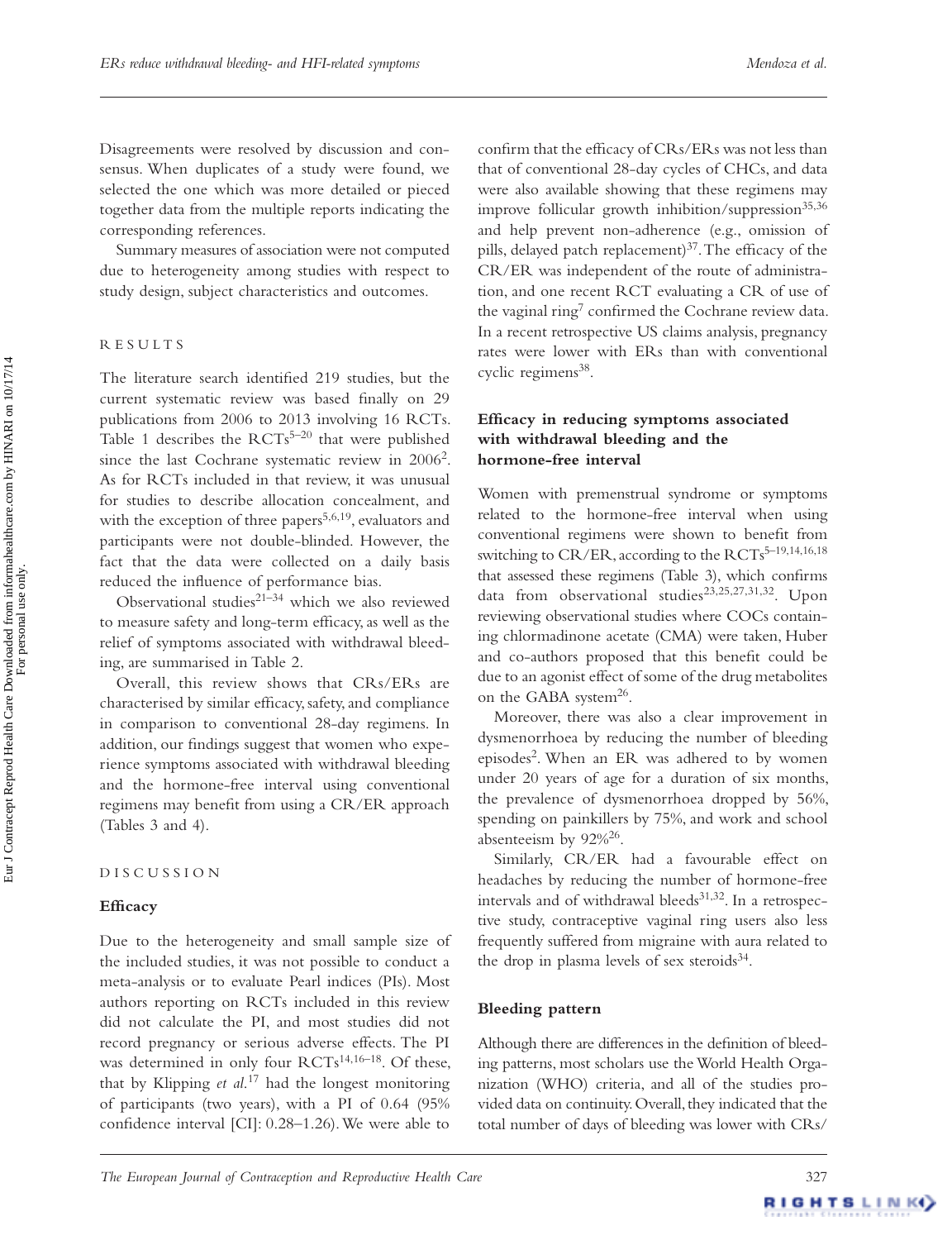| References                                                                                             | Method                                                                                      | Participants                            | Intervention                                                                                                                                                                                                                   | Outcomes                                                                                                                                                | Key results                                                                                                                                                                                                                                           |
|--------------------------------------------------------------------------------------------------------|---------------------------------------------------------------------------------------------|-----------------------------------------|--------------------------------------------------------------------------------------------------------------------------------------------------------------------------------------------------------------------------------|---------------------------------------------------------------------------------------------------------------------------------------------------------|-------------------------------------------------------------------------------------------------------------------------------------------------------------------------------------------------------------------------------------------------------|
| 2006 <sup>21</sup><br>Foidart et al.                                                                   | open<br>un-controlled<br>multicentre,<br>Prospective,<br>study.                             | aged 18-35 years.<br>177 healthy women  | ER: EE 30 µg/DRSP 3 mg<br>126 days                                                                                                                                                                                             | completion of the ER.<br>endometrial histology<br>A subset of 30 women<br>acceptance and<br>sampling after<br>Bleeding profile,<br>underwent<br>safety. | reduced bleeding.<br>efficacious, well<br>accepted and<br>ER was safe,                                                                                                                                                                                |
| Anderson et al. 2006 <sup>21</sup>                                                                     | open-label.<br>Multicentre,                                                                 | 1006 healthy women<br>aged 18-40 years. | 150 µg followed by EE 10 µg<br>for 7 days instead of placebo.<br>ER (84/7): EE 30 µg/LNG<br>1 year                                                                                                                             | Efficacy and safety.                                                                                                                                    | ER is effective, safe and<br>well tolerated.                                                                                                                                                                                                          |
| Coffee et al. 2006 <sup>24</sup><br>Sulak et al. 2006 <sup>23</sup><br>Sulak et al. 2007 <sup>25</sup> | prospective study.<br>Prospective analysis<br>Open label single-<br>of headaches.<br>centre | aged 18-40 years.<br>111 healthy women  | ER: EE 30 µg/DRSP 3 mg (168<br>days) vs. 21/7 cyclic of the<br>same HC.<br>196 days                                                                                                                                            | Premenstrual-type<br>Bleeding patterns.<br>symptoms and<br>headaches.                                                                                   | improvement in work<br>ER led to a decrease in<br>ER led to a decrease<br>profile with a high<br>premenstrual-type<br>headache severity<br>Acceptable bleeding<br>continuation rate.<br>productivity and<br>involvement in<br>symptoms.<br>along with |
| 200826<br>Huber et al.                                                                                 | non-interventional<br>observational<br>Data from four<br>prospective,<br>studies            | Nearly 50,000<br>women.                 | of four, six and 12 treatment<br>regimens. EE 30 µg/CMA 2<br>The studies documented use<br>conventional regimen, as<br>well as extended cycle<br>gynaecologists' usual<br>cycles of the 28-day<br>mg according to<br>practice. | Emotional well-being<br>and mood swings.                                                                                                                | depressive mood.<br>EE/CMA improves<br>symptoms of<br>activities.                                                                                                                                                                                     |

Eur J Contracept Reprod Health Care Downloaded from informahealthcare.com by HINARI on 10/17/14 Eur J Contracept Reprod Health Care Downloaded from informahealthcare.com by HINARI on 10/17/14 For personal use only.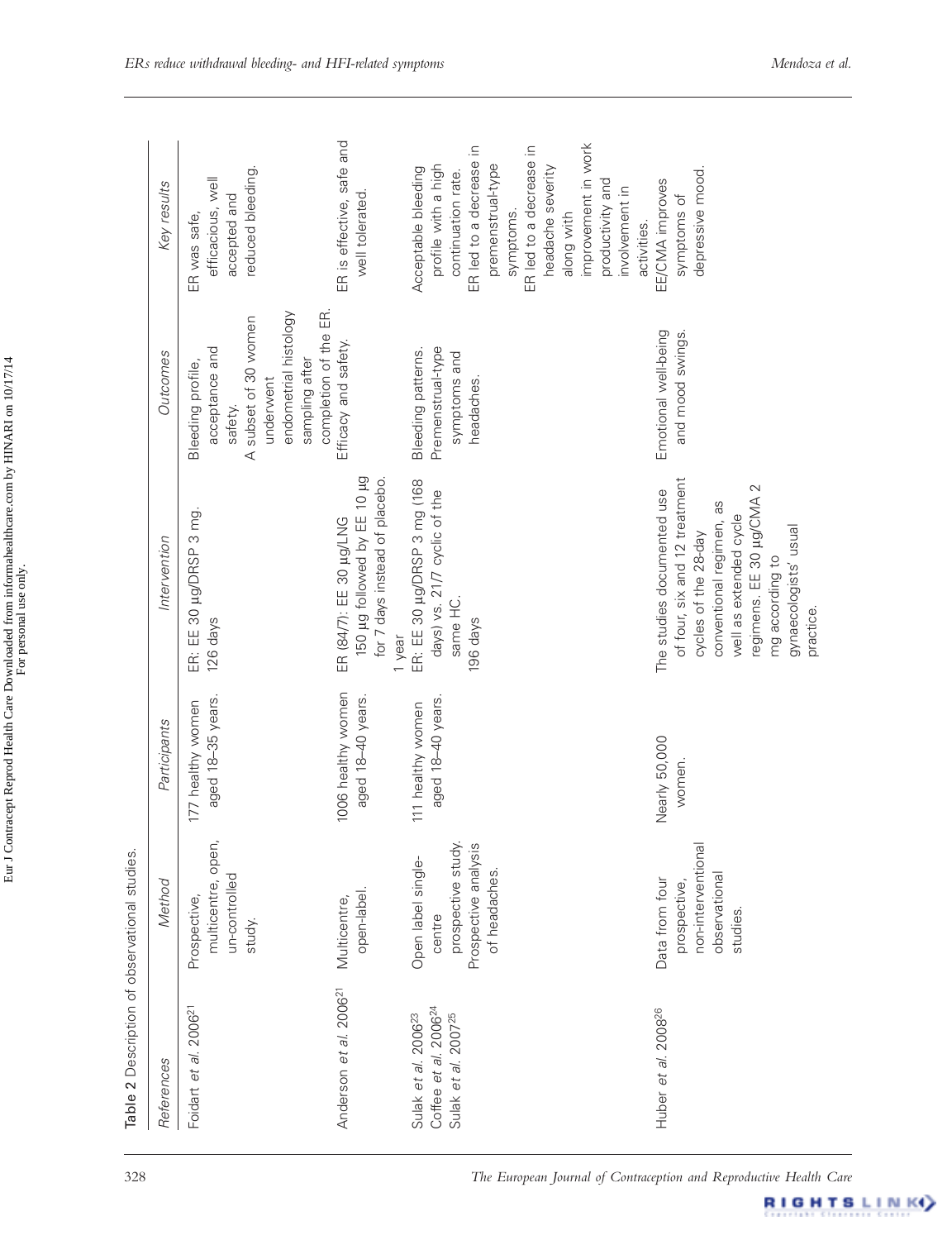| related complaints<br>and was very well<br>ER reduced cycle-<br>tolerated                                                                    | Cycle-dependent<br>symptoms.                              | ER (84/7): EE 30 µg/CMA<br>6 months<br>2 mg.              | 625 healthy women<br>(mean ± SD age<br>$24.9 \pm 9.0$ years). | non-interventional,<br>Pooled analysis of 3<br>observational<br>studies.          | Göretzlehner et al.<br>201132      |
|----------------------------------------------------------------------------------------------------------------------------------------------|-----------------------------------------------------------|-----------------------------------------------------------|---------------------------------------------------------------|-----------------------------------------------------------------------------------|------------------------------------|
| confirmed the good<br>dysmenorrhoea and<br>skin disorders, and<br>cycle disorders,<br>efficacy and<br>tolerability.                          | problems, efficacy<br>and tolerability in<br>young women. | 6 months<br>넢<br>노                                        |                                                               | non-interventional,<br>Non-Interventional<br>Teenager in<br>multicentre<br>Study' |                                    |
| symptoms compared<br>menstruation-related<br>beneficial effect on<br>ER had a significantly<br>to 21/7 cycles.                               | dysmenorrhoea, skin<br>Cycle disorders,                   | ER (42/7) vs. 21/7 of the same<br>EE 30µg/CMA 2 mg:       | women $\leq$ 20 years.<br>7462 healthy                        | observational,<br>Prospective,                                                    | Anthuber et al. 2010 <sup>31</sup> |
| of bleeding days and<br>reduced the number<br>participants, and                                                                              | menstrual symptoms<br>and quality of life.                | 3 mg vs. 21/7 of the same<br>168 days<br>$\frac{Q}{L}$    | aged 18-40 years.                                             | prospective study.                                                                |                                    |
| The ER satisfied most                                                                                                                        | Bleeding patterns,                                        | ER (84/7): EE 30 µg/DRSP<br>instead of placebo.<br>1 year | 137 healthy women                                             | open-label, single<br>treatment study.<br>Single-centre                           | Seidman 2010 <sup>30</sup>         |
| follicular development<br>ER is effective, safe and<br>and with rapid return<br>stopping treatment.<br>of ovulation after<br>well tolerated. | Efficacy and safety.                                      | pu 01 33 yd bowelot pu 00 ug<br>ER (84/7): EE 20 µg/LNG   | 1249 healthy women<br>aged 18-40 years.                       | multicentre,<br>Phase 3,                                                          | Kroll et al. 2010 <sup>29</sup>    |
| with little evidence of<br>inhibited ovulation,<br>The CR completely                                                                         | Ovarian activity and<br>safety.                           | CR: EE 20 µg/LNG 90 µg.<br>84 days                        | aged 18-35 years.<br>37 healthy women                         | Open-label.                                                                       | Archer et al. 2009 <sup>28</sup>   |
| ER is effective, safe and<br>well tolerated.                                                                                                 | Efficacy and safety.                                      | ER (84/7): EE 30µg/LNG<br>150 µg.<br>1year                | 1006 healthy women<br>aged 18-40 years.                       | open-label.<br>Multicentre,                                                       | Anderson et al. 2008 <sup>27</sup> |

Eur J Contracept Reprod Health Care Downloaded from informahealthcare.com by HINARI on 10/17/14 Eur J Contracept Reprod Health Care Downloaded from informahealthcare.com by HINARI on 10/17/14 For personal use only.

RIGHTSLINK<sup>Y</sup>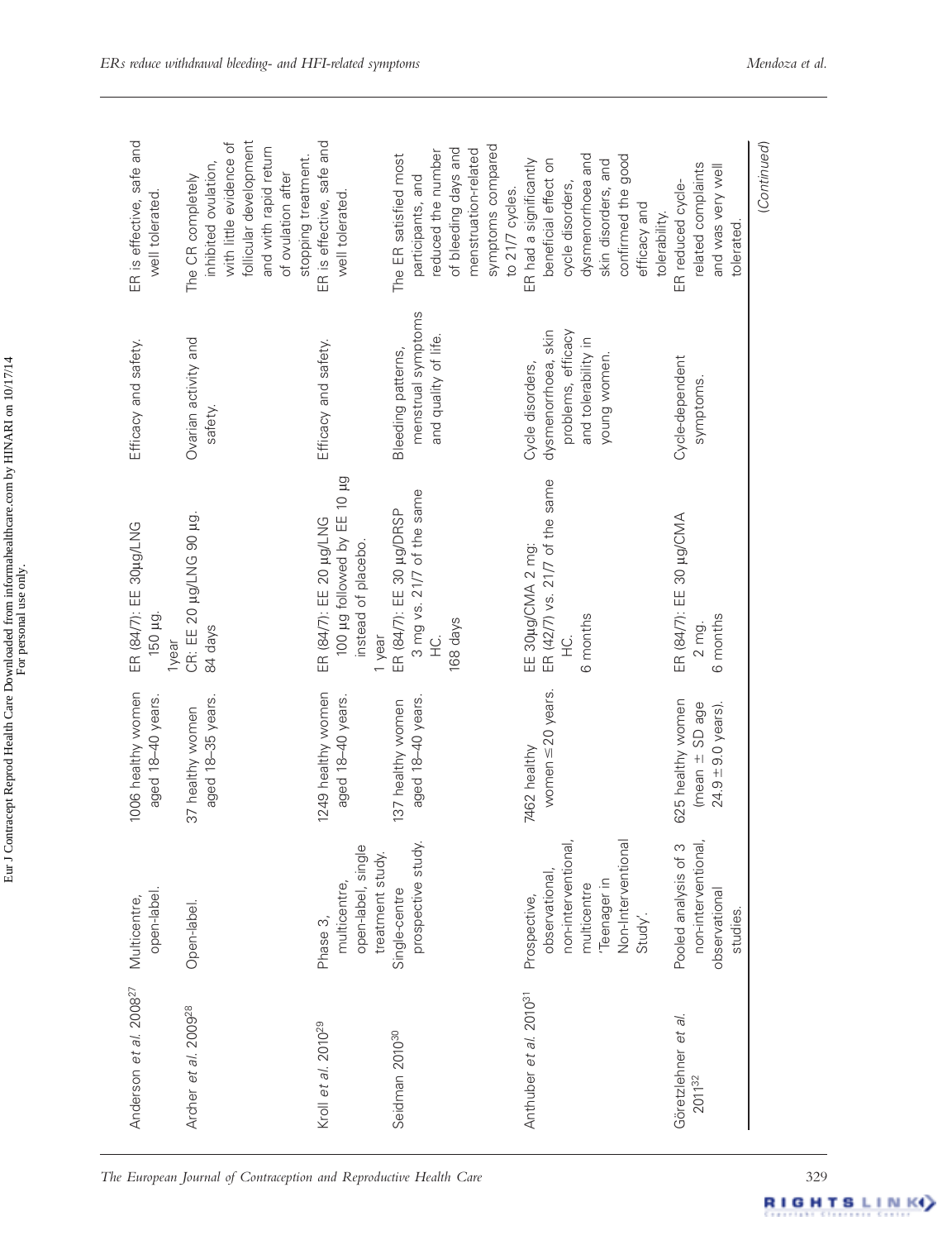| Editor's note (J. J. Amy): The studies by Sulak et al. 2006 (ref 23), Coffee et al. 2006 (ref 24) and Sulak et al. 2007 (ref 25) apparently concerned a single<br>study sample of 111 women. The findings of the aforementioned i<br>menstrual migraine<br>aged 18-39 years.<br>150 healthy women<br>23 women with<br>prospective study.<br>database series.<br>Retrospective<br>Single-centre<br>COC,<br>CMA, chlormadinone acetate;<br>hormonal contraceptive;<br>Guazzelli et al. 2012 <sup>33</sup><br>Calhoun et al. 2012 <sup>34</sup><br>regimen. | 7-day pause: vaginal ring (EE<br>ER: 84 days followed by a                                                                                                                                                                        | Outcomes                                                                              | Key results                                                                                                                                                                     |
|----------------------------------------------------------------------------------------------------------------------------------------------------------------------------------------------------------------------------------------------------------------------------------------------------------------------------------------------------------------------------------------------------------------------------------------------------------------------------------------------------------------------------------------------------------|-----------------------------------------------------------------------------------------------------------------------------------------------------------------------------------------------------------------------------------|---------------------------------------------------------------------------------------|---------------------------------------------------------------------------------------------------------------------------------------------------------------------------------|
|                                                                                                                                                                                                                                                                                                                                                                                                                                                                                                                                                          | 15 µg/ENG 120 µg) vs. COC<br>(EE 30µg/DSG 150 µg).<br>1 year                                                                                                                                                                      | Lipid metabolism.                                                                     | same effects on the<br>by the ring had the<br>The steroids released<br>oral or parenteral<br>lipid metabolism<br>levels seen with<br>and lipoprotein<br>routes.                 |
|                                                                                                                                                                                                                                                                                                                                                                                                                                                                                                                                                          | transdermal E2 patch during<br>120 µg): CR (8 women) or<br>those 7 days; 15 women).<br>Vaginal ring (EE 15 µg/ ENG<br>Mean observation of 7.8<br>ER (84/7 with use of a<br>months                                                 | Frequency of migraine<br>aura and prevention<br>of menstruation-<br>related migraine. | menstruation-related<br>migraine with aura<br>the ER with the<br>and suppressed<br>Both the CR and<br>contraceptive<br>frequency of<br>reduced the<br>vaginal ring<br>migraine. |
|                                                                                                                                                                                                                                                                                                                                                                                                                                                                                                                                                          | DRSP, drospirenone; EE, ethinylestradiol; ENG, etonogestrel; LNG, levonorgestrel; NETA, norethisterone acetate; HC<br>combined oral contraceptive; E2, 17β-oestradiol; CR, continuous regimen; ER, extended cycle regimen; FR, fl |                                                                                       |                                                                                                                                                                                 |
|                                                                                                                                                                                                                                                                                                                                                                                                                                                                                                                                                          |                                                                                                                                                                                                                                   |                                                                                       |                                                                                                                                                                                 |

Eur J Contracept Reprod Health Care Downloaded from informahealthcare.com by HINARI on 10/17/14<br>For personal use only. Eur J Contracept Reprod Health Care Downloaded from informahealthcare.com by HINARI on 10/17/14 For personal use only.

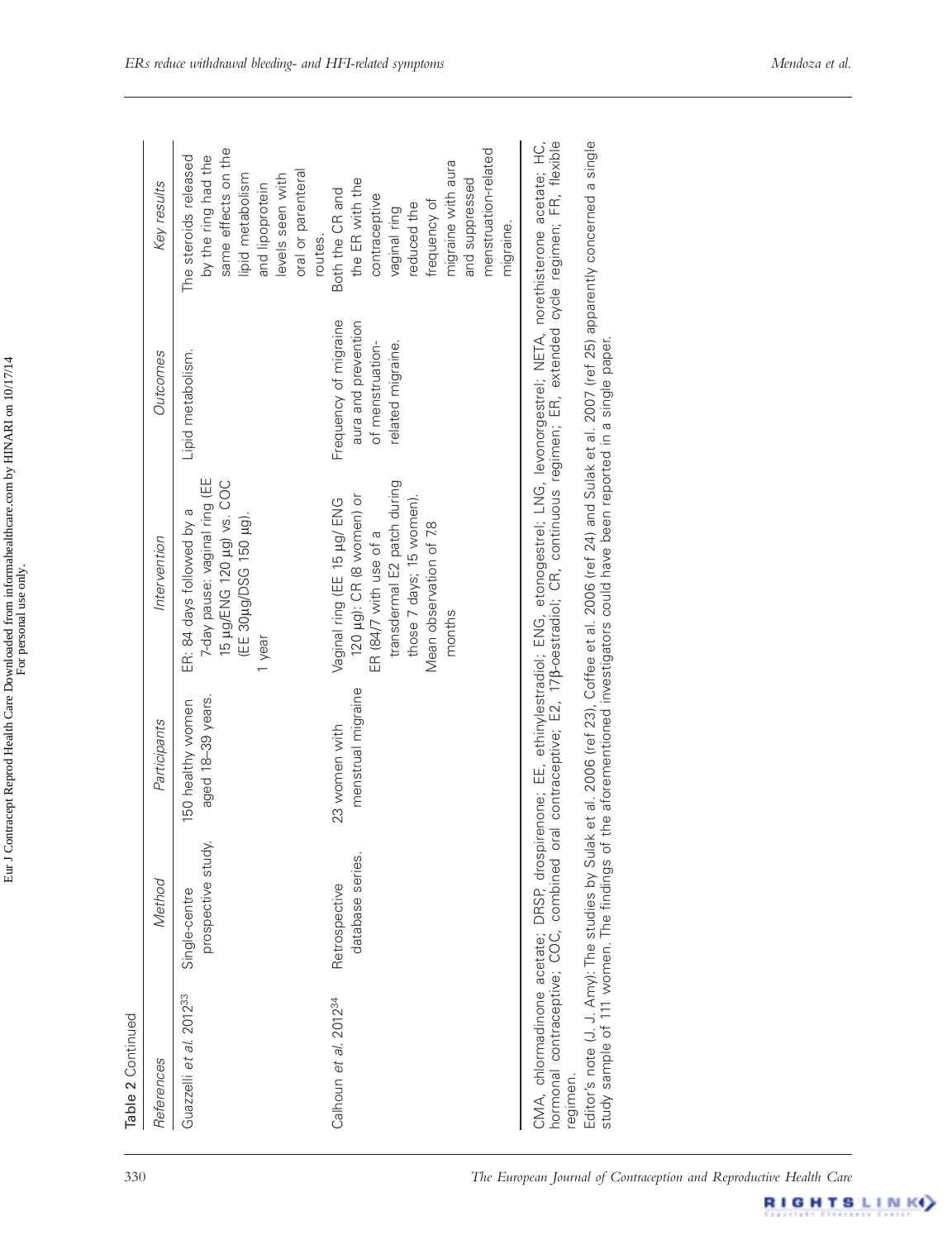| Reference                             | Symptoms recorded                                                                                                                                                                                                                                                               | Intervention                                                                                                                                          | Resuts                                                                                                                                                              |
|---------------------------------------|---------------------------------------------------------------------------------------------------------------------------------------------------------------------------------------------------------------------------------------------------------------------------------|-------------------------------------------------------------------------------------------------------------------------------------------------------|---------------------------------------------------------------------------------------------------------------------------------------------------------------------|
| Edelman et al. 2006 <sup>6</sup>      | regarding the occurrence or absence of<br>tenderness, dysmenorrhoea and other<br>mood disorders/depression, breast<br>notation in their calendars (yes/no)<br>Subjects were asked to make a daily<br>headache, nausea, bloating, acne,<br>events.                               | EE 20 µg/LNG 100 µg<br>2. EE 30 µg/LNG 100 µg<br>EE 30 µg/NETA 1 mg.<br>EE 20 µg/NETA 1 mg<br>Four CRs:<br>$\div$<br>$\dot{\infty}$<br>$\overline{4}$ | No differences between these four<br>regimens.                                                                                                                      |
| Legro et al. 2008 <sup>7</sup>        | (behavioural, psychological, and physical<br>Moos Menstrual Distress Questionnaire<br>changes in response to withdrawal<br>bleeding-related symptoms)                                                                                                                           | CR vs conventional (21/7) with EE<br>20 mg/NETA 1 mg.                                                                                                 | with improvements in behaviour<br>dysmenorrhoea ( $p < 0.01$ ) and<br>$(p < 0.04)$ during the period<br>prior to scheduled bleeding.<br>CR was associated with less |
| Machado et al. 2010 <sup>10</sup>     | $=$ mild; $2 =$ moderate; and<br>The symptoms were evaluated by means<br>swelling, mastalgia, nausea, irritability,<br>Acne, dysmenorrhoea, headache, breast<br>lecting their intensity<br>oedema, increased appetite<br>of a score refl<br>$(0 = absent; 1$<br>$3 =$ intense). | CR vs conventional (21/7) with EE<br>30 µg/DRSP 3 mg.                                                                                                 | oedema and increased appetite<br>improved significantly with CR.<br>Dysmenorrhoea, headache,<br>mastalgia, acne, nausea,                                            |
| Sulak et al. 2008 <sup>8</sup>        | Daily diary of symptoms (occurrence and<br>headaches, depression, anxiety, and<br>degree of bleeding, pelvic pain,<br>irritability).                                                                                                                                            | CR vs conventional (21/7) with vaginal<br>contraceptive ring                                                                                          | the frequency and the intensity<br>CR with the vaginal ring reduced<br>of bleeding episodes and of<br>pelvic pain.                                                  |
| Wiegratz et al. 2011 <sup>15</sup>    | Headache, breast pain.                                                                                                                                                                                                                                                          | ER (84/7) vs conventional (21/7) with<br>EE 30 µg/ DNG 2 mg                                                                                           | well tolerated option for women<br>who needed or wished to omit<br>ER was an effective and mostly<br>the pill-free interval.                                        |
| Klipping et al. 2012 <sup>17,18</sup> | Mild abdominal/pelvic pain, mild backache,<br>confinement to bed for part of a single<br>ice with leisure activities.<br>daily activities,<br>impairment of<br>day, interferer                                                                                                  | (120/4) with EE 20 µg/DRSP 3 mg.<br>FR vs conventional (24/4) vs. ER                                                                                  | No differences between groups<br>with respect to withdrawal<br>bleeding-related problems.                                                                           |

**RIGHTSLINK**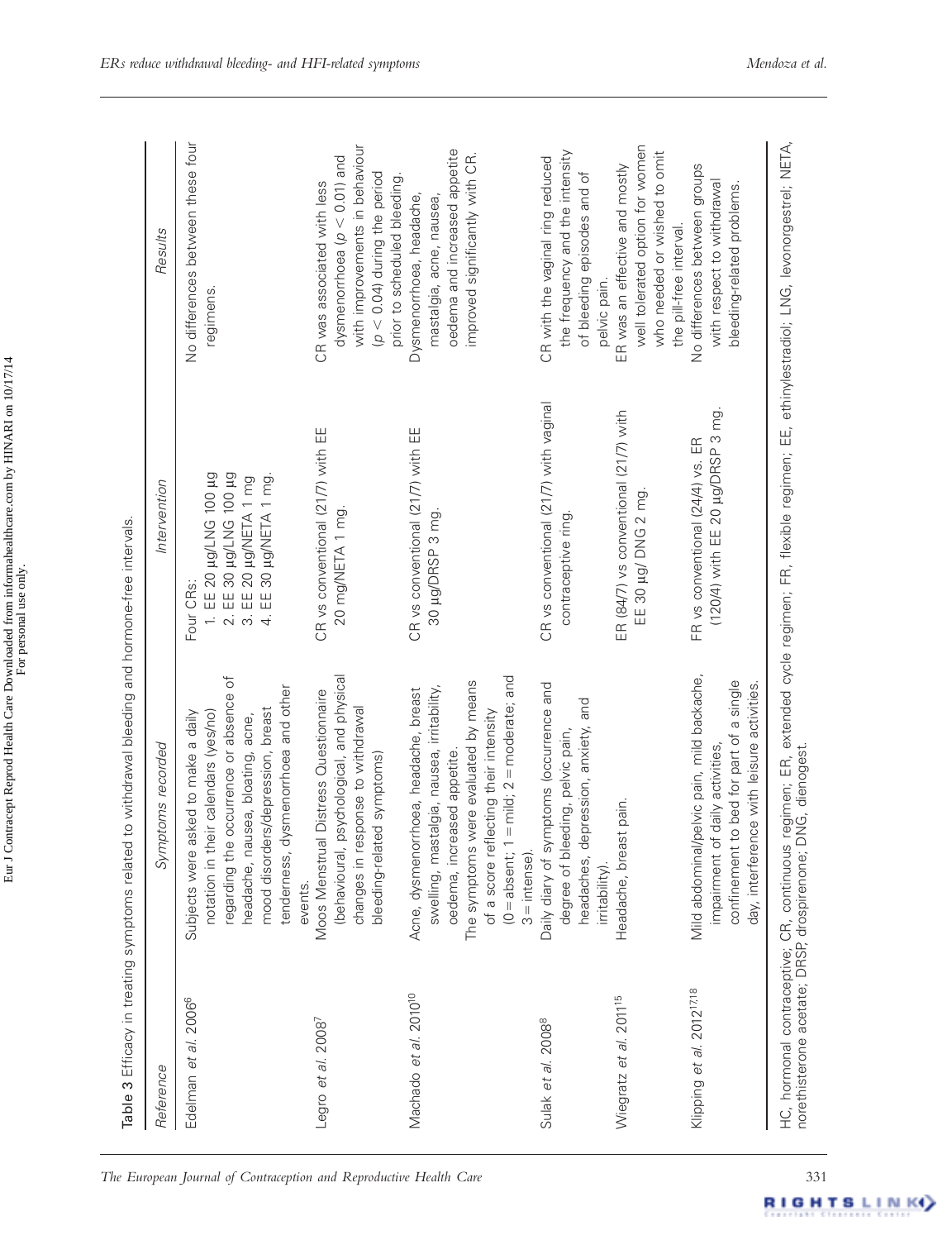| Reference                           | Switchers/starters      | Definition of bleeding profile                                                                                                                                       | Intervention                                                                                                                    | Results                                                                                                                                                                                                                                                                                                                                                                                                                                                 |
|-------------------------------------|-------------------------|----------------------------------------------------------------------------------------------------------------------------------------------------------------------|---------------------------------------------------------------------------------------------------------------------------------|---------------------------------------------------------------------------------------------------------------------------------------------------------------------------------------------------------------------------------------------------------------------------------------------------------------------------------------------------------------------------------------------------------------------------------------------------------|
| 2006 <sup>6</sup><br>Edelman et al. | (3 months)<br>Switchers | 3 = moderate bleeding; and<br>bleeding intensity: 0 = no<br>Subjective ordinal scale of<br>bleeding; 1 = spotting;<br>4 = heavy bleeding<br>$2 =$ slight bleeding;   | 2. EE 30 µg/LNG 100 µg<br>1. EE 20 µg/LNG 100 µg<br>EE 30 µg/NETA 1 mg.<br>3. EE 20 µg/NETA 1 mg<br>Four CRs:<br>$\overline{4}$ | 30LNG arm in the second 90 days (p<br>group over the entire study period (p<br>$<$ 0.001) and the 30NETA group for<br>arms had significantly more days of<br>Patients in the 20NETA and 30NETA<br>Only a small number of bleeding<br>the second 90 days $(p < 0.001)$ .<br>amenorrhoea than those in the<br>spotting days than the 20NETA<br>The 30LNG group reported more<br>differences between groups.<br>days were reported with no<br>$< 0.001$ ). |
| Legro et al. 20087                  | Switchers               | 3 = moderate bleeding; and<br>bleeding intensity: 0 = no<br>Subjective ordinal scale of<br>bleeding; 1 = spotting;<br>$4 =$ heavy bleeding<br>$2 =$ slight bleeding; | CR vs conventional (21/7)<br>with EE 20 mg/NETA<br>$1$ mg.                                                                      | significantly more frequent with the<br>bleeding days between groups, but<br>There was no statistically significant<br>cyclical regimen (mean 11.0 d ISD<br>difference in the number of total<br>0.005), with, in both groups, a<br>$8.5$ ] vs.CR 5.2 d [SD 6.8]; $p <$<br>moderate/heavy bleeding was<br>decrease over time.                                                                                                                           |
| Sulak et al. 2008 <sup>8</sup>      | (2 months)<br>Switchers | 3 = moderate bleeding; and<br>bleeding intensity: 0 = no<br>Subjective ordinal scale of<br>bleeding; 1 = spotting;<br>$2 =$ slight bleeding;<br>$4 =$ heavy bleeding | CR vs conventional with<br>vaginal contraceptive<br>ring.                                                                       | (95%) compared with group 1 (89%)<br>2 experiencing a statistically greater<br>breakthrough bleeding/spotting than<br>bleeding during CR use, with group<br>hormone-free interval was more (p<br>breakthrough bleeding or spotting<br>Most patients had no to minimal<br>$<$ 0.001) effective in resolving<br>$p = 0.016$ ). Instituting a 4-day<br>percentage of days without<br>CR ring use.                                                          |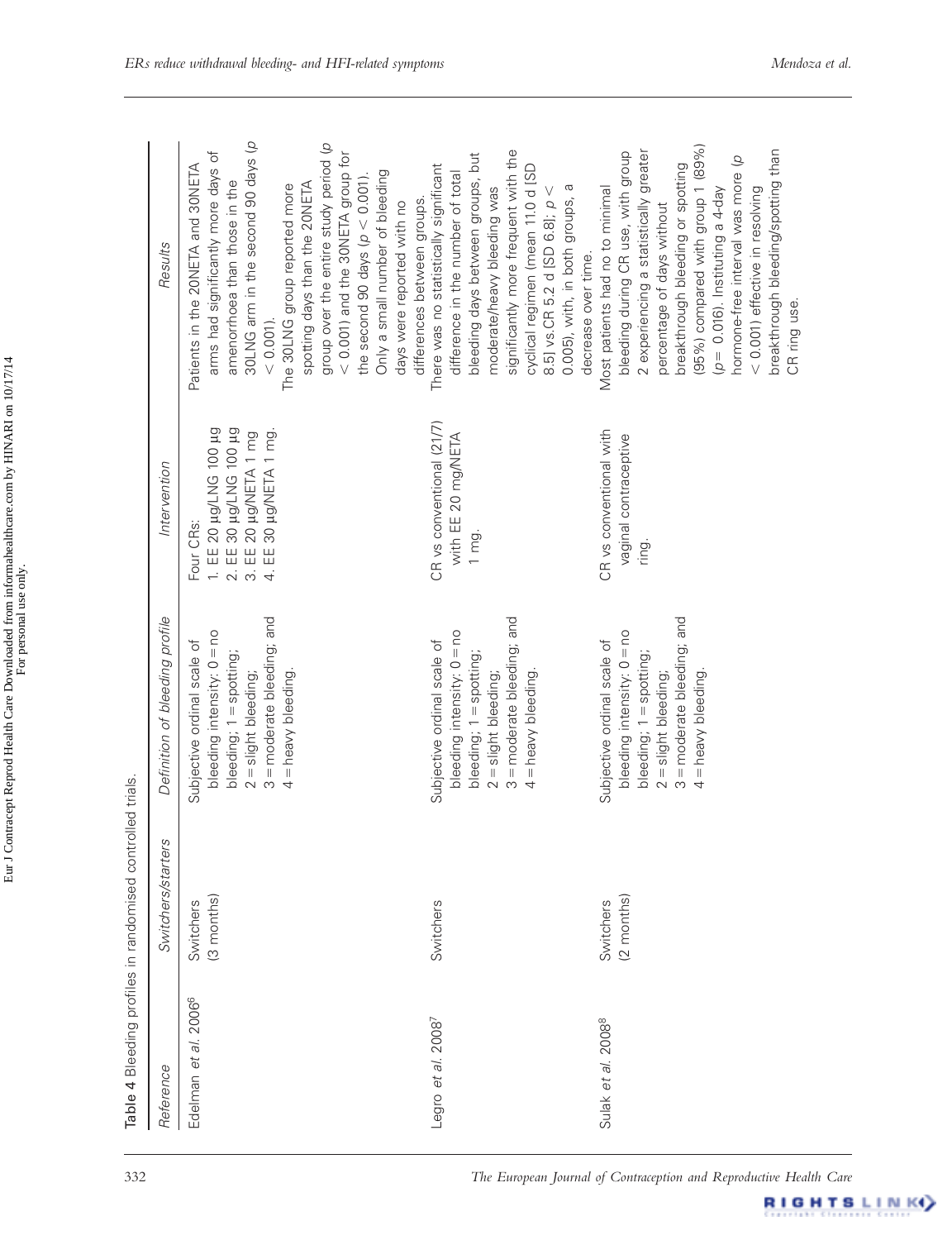| Standard definitions provided<br>by the WHO<br><b>Starters</b><br>Teichmann et al.                                                                                                                                                                                                       | 3 = moderate bleeding; and<br>bleeding intensity: 0 = no<br>Subjective ordinal scale of<br>bleeding; 1 = spotting;<br>4 = heavy bleeding.<br>$2 =$ slight bleeding;<br><b>Starters</b><br>Machado et al. 2010 <sup>10</sup> | preceded and followed by at<br>Bleeding/spotting episode was<br>days with bleeding/spotting<br>least 2 bleeding-free days<br>defined as the number of<br>Switchers<br>Wiegratz et al. 2011 <sup>15</sup>                                                                                                                                         | Standard definitions provided<br>by the WHO.<br><b>Starters</b><br>Klipping et al. 2012 <sup>1718</sup>                   | Switchers                                                                                                                                                                                                                                                                         |
|------------------------------------------------------------------------------------------------------------------------------------------------------------------------------------------------------------------------------------------------------------------------------------------|-----------------------------------------------------------------------------------------------------------------------------------------------------------------------------------------------------------------------------|--------------------------------------------------------------------------------------------------------------------------------------------------------------------------------------------------------------------------------------------------------------------------------------------------------------------------------------------------|---------------------------------------------------------------------------------------------------------------------------|-----------------------------------------------------------------------------------------------------------------------------------------------------------------------------------------------------------------------------------------------------------------------------------|
| CR (EE 20 µg/LNG 90 µg)<br>EE 20 µg/LNG 100 µg.<br>conventional (21/7) with<br>УŚ.                                                                                                                                                                                                       | CR vs conventional (21/7)<br>with EE 30 µg/DRSP<br>3 mg.                                                                                                                                                                    | ER (84/7) vs conventional<br>$(21/7)$ with EE 30 $\mu$ g/<br>DNG 2 mg.                                                                                                                                                                                                                                                                           | FR vs conventional (24/4)<br>vs. ER (120/4) with EE<br>20 µg/DRSP 3 mg.                                                   |                                                                                                                                                                                                                                                                                   |
| achieved amenorrhoea during each<br>pill pack 7, 53% at pill pack 13. The<br>28-day pill pack increased: 40% at<br>bleeding (with or without spotting)<br>was 50%, 69% and 79% at pill<br>packs 3, 7 and 13, respectively.<br>percentage of women with no<br>The percentage of women who | 62.2% of women with CR use were<br>treatment (95% Cl: 46.6-77.8%).<br>Amenorrhoea increased with CR;<br>amenorrhoeic at the end of                                                                                          | decreased over time, and overall, the<br>bleeding/spotting compared to those<br>bleeding was more frequent in the<br>considerably diminished over time.<br>In the ER group, the total number of<br>treated conventionally. Intracyclic<br>ER group, although its frequency<br>days with bleeding progressively<br>volunteers had fewer days with | Over the full 2 years of the study, the<br>FR was associated with the lowest<br>mean number of bleeding/spotting<br>days. | respectively. No unexpected effects<br>indices were observed with any of<br>and 3.3% of women receiving the<br>Serious AEs occurred in 3.0%, 1.4%<br>on endometrium, hormone levels,<br>lipids, haemostasis or metabolic<br>FR, conventional and fixed ER,<br>the three regimens. |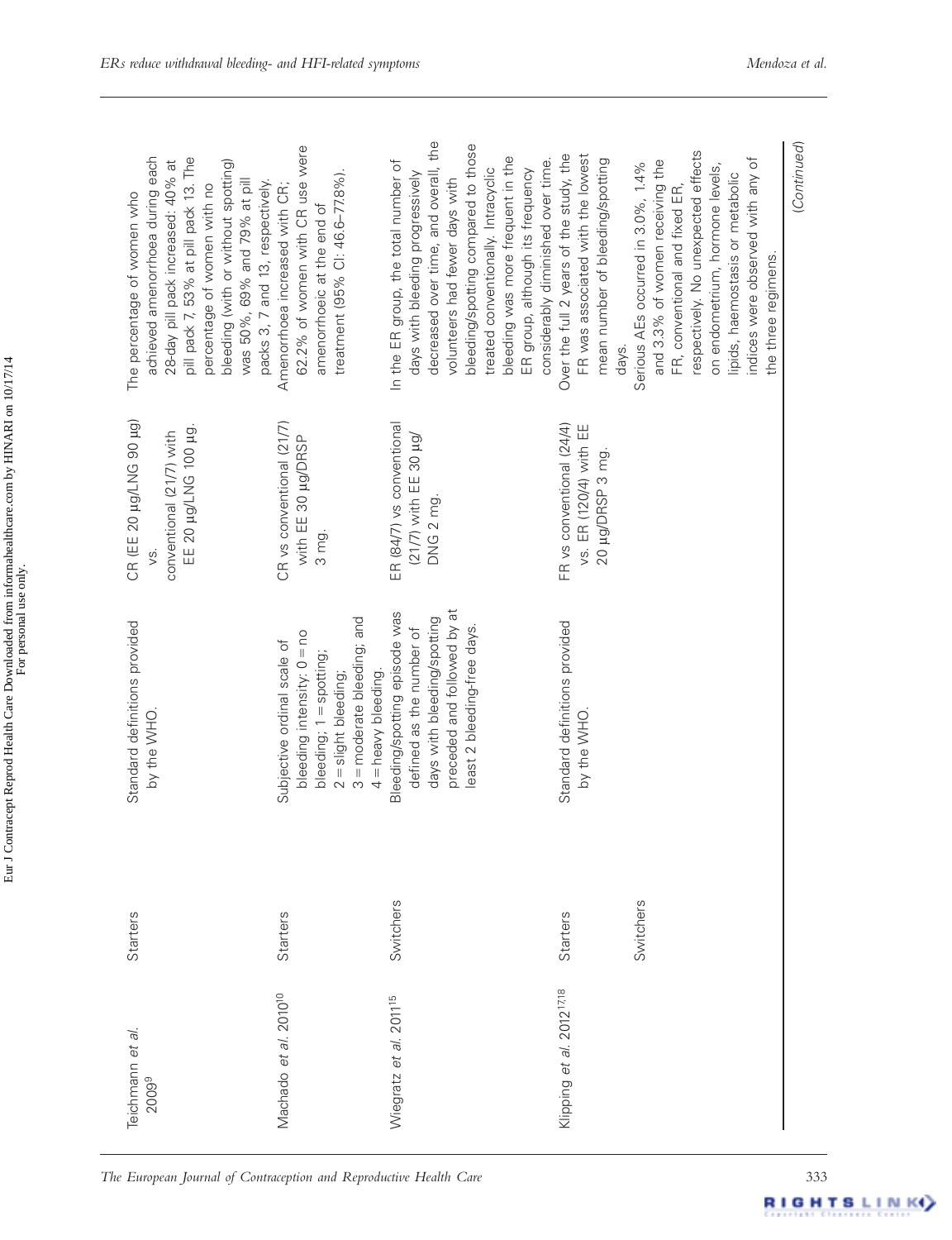| Reference                            | Switchers/starters | Definition of bleeding profile                                                                                                                                                      | Intervention                                                                                                                                                                                                                                                                                                                                                                         | Results                                                                                                                                                        |
|--------------------------------------|--------------------|-------------------------------------------------------------------------------------------------------------------------------------------------------------------------------------|--------------------------------------------------------------------------------------------------------------------------------------------------------------------------------------------------------------------------------------------------------------------------------------------------------------------------------------------------------------------------------------|----------------------------------------------------------------------------------------------------------------------------------------------------------------|
| 201219<br>d.<br>$\Theta t$<br>Jensen | <b>Starters</b>    | Standard definitions provided<br>by the WHO                                                                                                                                         | Conventional (24/4) vs FR<br>3 mg. variants of a FR:<br>with EE 20 µg/DRSP<br>intervals after 3 days<br>allowed subjects to<br>subjects to initiate<br>irrespective of the<br>tablet-free interval<br>bleeding/spotting<br>An alternative FR<br>FR that required<br>4-day tablet-free<br>of breakthrough<br>initiate a 4-day<br>occurrence of<br>bleeding.<br>$\bullet$<br>$\bullet$ | bleeding/spotting days than those in<br>Over 1 year, subjects in the FR group<br>experienced significantly fewer<br>the conventional group.                    |
| Stephenson et al.<br>201320          | Mostly switchers   | 3 = moderate bleeding; and<br>bleeding intensity: 0 = no<br>Subjective ordinal scale of<br>bleeding; 1 = spotting;<br>= heavy bleeding.<br>$2 =$ slight bleeding;<br>$\overline{4}$ | 3-day pill-free interval)<br>TR (daily pills until three<br>vs. conventional 21/7<br>bleeding triggers a<br>consecutive days<br>EE 30 µg/LNG<br>150 µg).                                                                                                                                                                                                                             | bleeding episodes were significantly<br>Incidence, duration and intensity of<br>Continuation rates and satisfaction<br>lower in the TR group.<br>were similar. |

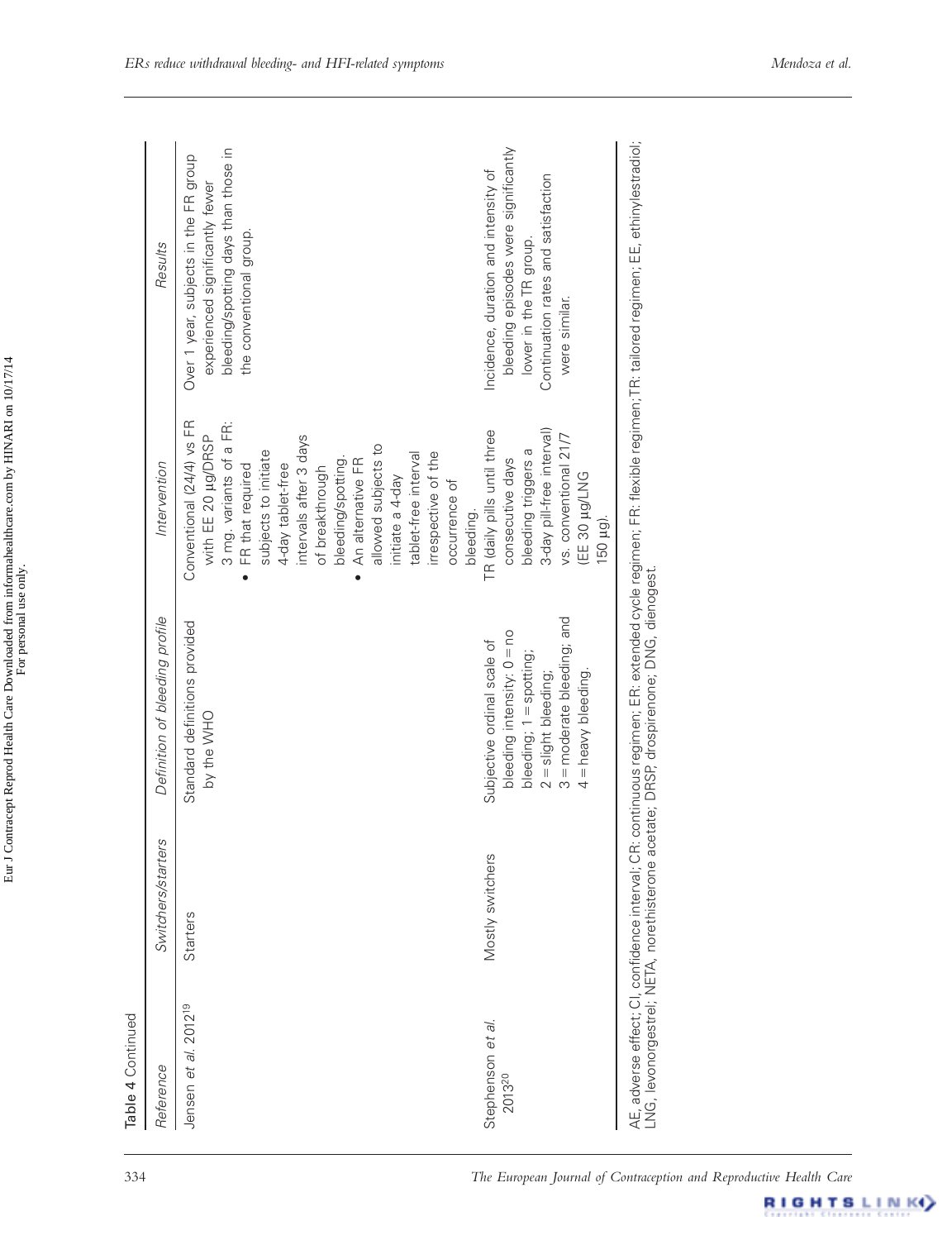ERs. Although there was an increase in breakthrough bleeding (BTB) during the first months of use, its frequency and intensity subsequently decreased over time.

BTB constitutes the main complaint related to CR/ ER, and several measures have been proposed to treat this problem<sup>39</sup>. In this respect, a large group of women highly rated their ability to control bleeding according to their sporting activities, work, and social needs. This advantage is the main justification for adopting a flexible or adapted ER which, in addition, will also reduce the frequency of BTB<sup>17,18,20</sup>. To experience less BTB when relying on a CR/ER, one can advantageously observe a four-day hormone-free interval, when BTB occurs, followed by the resumption of treatment, as suggested by a recent systematic review, although this recommendation was based on data from a single  $RCT^{40}$ .

It should be noted that studies which assessed satisfaction of users of CRs/ERs showed that satisfaction was higher when the number of bleeding episodes of any type decreased. 5,6,9,14,17, 18,20 In this regard, participants in the study by Stephenson *et al.*<sup>20</sup>, who were mostly young, nulliparous women with little prior experience of hormonal contraception, valued particularly the advantages and disadvantages of the ER they had newly adopted, primarily those relating to BTB and the possibility of eliminating the symptoms associated with withdrawal bleeds and hormone-free periods. This study also evaluated issues related to the ease of use and reached the interesting conclusion that women generally need time to adjust to any modality of CR/ER<sup>41</sup>.

Reducing the frequency and intensity of the bleeding episodes is a strategy used to treat women with heavy menstrual bleeding (HMB), anaemia, and endometriosis. In the case of HMB, the  $2006$  Cochrane review<sup>2</sup> showed conflicting results, and also recent RCTs have taken into consideration the number of bleeds rather than their intensity. Most studies have brought to light that the frequency of bleeding was lower and the amenorrhoea rate was higher in CR/ER users; two of these studies<sup>6,20</sup> also showed that the intensity of bleeding was greater with conventional regimens (Table 4). Canadian guidelines actually recommend CR/ER for women with HMB or blood dyscrasias<sup>42</sup>.

In some prospective studies and RCTs, CRs/ ERs have been found to alleviate the symptoms of endometriosis by reducing the number of bleeding episodes, especially after surgery 43,44.

In this regard, the levonorgestrel releasing-intrauterine system (LNG-IUS) is an alternative to CRs/ERs of

CHC use for women experiencing problems around the period of the menstruation (when having spontaneous cycles) or during the hormone-free interval (when on a CHC), mainly related to bleeding or pain; however, its effect on the premenstrual syndrome remains uncertain. In fact, the LNG-IUS could be considered as the first-line therapy for dysmenorrhoea and heavy menstrual bleeding whereas CRs/ERs of CHC should be preferred for prevention of other menstruation- or withdrawal bleeding-related problems such as, for instance, the premenstrual syndrome and cyclic headaches<sup>45</sup>.

#### **Other non-contraceptive benefits**

The risk of endometrial cancer is reduced in users of a CHC with a residual protective effect after discontinuation. It is unlikely that CRs/ERs would alter this benefit, considering the results of endometrial biopsies<sup>28,29</sup>. Moreover, the reduction in ovarian cancer risk was shown to be independent of the regimen used $46$ .

Few investigators have assessed acne reduction with CR/ER. One ER of daily intake of 30 μg EE and 2 mg chlormadinone acetate appeared to have been associated with a reduction in the severity of acne after six months  $31,32$ . Investigators evaluating a pill containing 30 μg EE and 2 mg DNG reported that the level of sex hormone-binding globulin (SHBG) had risen whereas that of testosterone had dropped, as is seen with conventional regimens<sup>47</sup>.

#### **Acceptability**

No differences were found comparing CRs/ERs to conventional regimens with regard to other side effects such as mastalgia, nausea and weight changes. Women using a CR/ER are exposed to more days of hormonal treatment, yet the low incidence of side effects would require the assessment of thousands of users to identify differences between regimens in this respect. Therefore, regulatory agencies still maintain the contraindications, warnings, or precautions associated with conventional regimens.

#### **Endometrial effects**

It appears that CRs/ERs are safe with regard to the endometrium, as histological examinations, as a rule, detect an inactive endometrium in such patients. The absence of regular shedding causes an increase in neither endometrial thickness nor in the risk of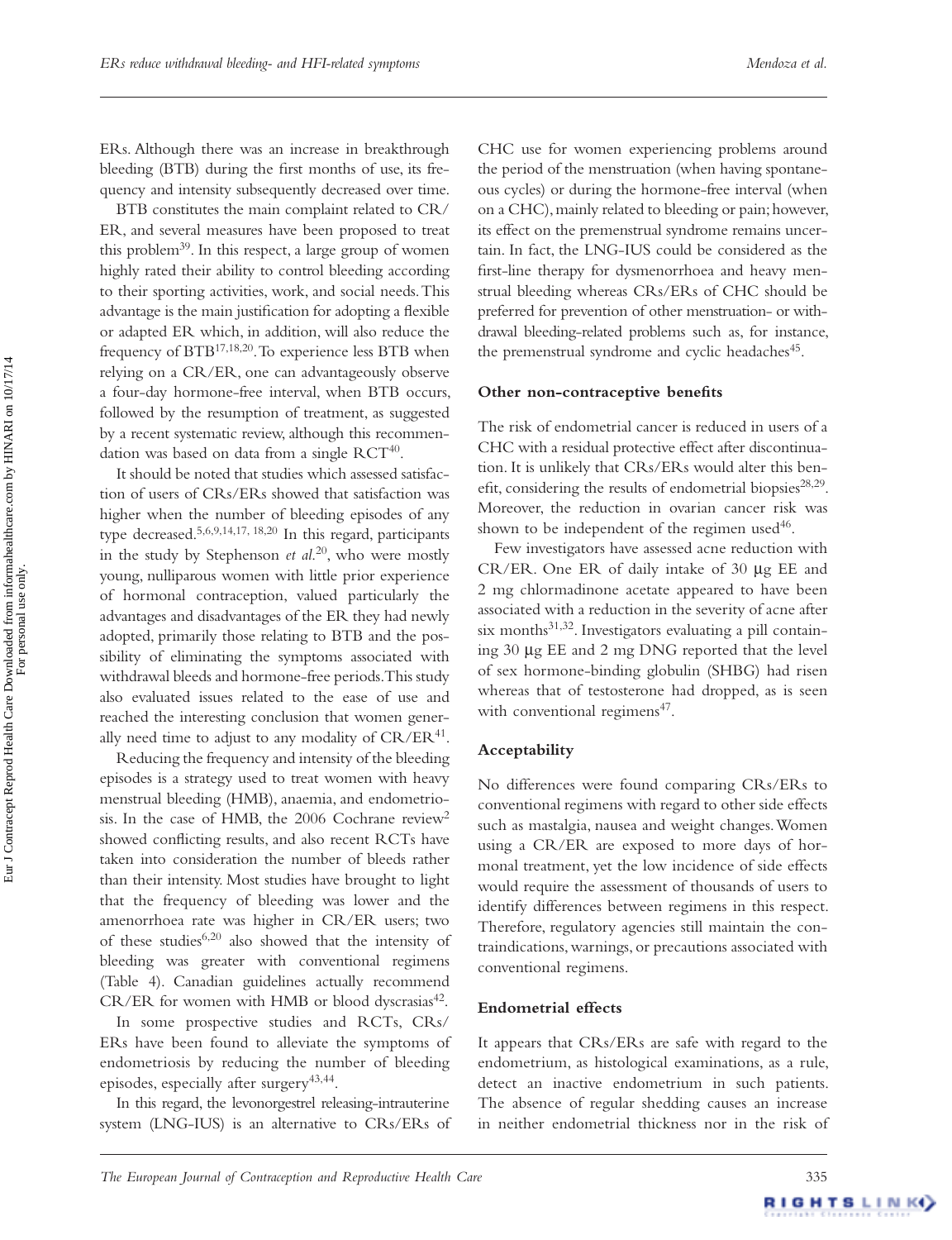hyperplasia, as confirmed in several studies evaluating endometrial biopsies of women relying on a CR/ER. Three of the papers concerned, pertaining to one  $\text{RCT}^{48}$  and two observational studies<sup>28,32</sup> were published after the most recent Cochrane review<sup>2</sup>.

## **Return to fertility**

The few studies that evaluated this have shown a rapid return to fertility after discontinuation of CR/ER of intake of a  $COC^{24,44}$ . As with conventional regimens, the mean time to withdrawal bleeding after CR/ER was 32 days, and 99% of women have a spontaneous menstruation (or pregnancy) within three months of leaving the  $CR/ER^{49}$ .

## **Thrombotic risk**

There are no data on record to evaluate whether the risk of thrombosis rises due to the adoption of a CR/ER. Although it is possible that extending the number of days with hormone exposure would increase this risk, pharmacokinetic studies indicate that this risk depends on the daily dose and the nature of the steroids, rather than the duration of use<sup>50</sup>. In fact, the incidence of thrombotic events described in studies subsequent to the review published in  $2006<sup>2</sup>$ is similar to that reported for conventional regimens. Some studies have shown that changes in several coagulation- and fibrinolysis indices in users of a CR/ER were similar to those observed with conventional regimens<sup>10,11,24</sup>. Recently, the European Pharmacovigilance Risk Assessment Committee (PRAC), upon completion of a review of the thrombotic effects of CHCs, issued a statement that there should be no reasons for suspending treatment in users not presenting certain risk factors<sup>51</sup>.

## **Cardiovascular disease**

The increased risk of experiencing a myocardial infarction or stroke with a CHC appears to be related to thrombotic mechanisms, especially in women over 35 years of age and those who smoke<sup>52</sup>. In the studies included in this review an increased risk of myocardial infarction or stroke was not observed in users of any CR/ER. Moreover, investigations concerning the effects of CRs/ERs on blood pressure and lipid- or

carbohydrate metabolism revealed no differences in comparison to the conventional regimen or according to the route of administration<sup>2,10-12,28</sup>.

## **Cancer**

An association between cervical cancer and use of CHCs has been observed. This risk augments over time with use, possibly due to increased viral expression through hormone-sensitive elements found in viral genomes<sup>53</sup>.

Data about breast cancer risk indicate a slightly greater risk among current users of COCs, an effect which disappears  $5-10$  years after stopping<sup>54</sup>. In an *in vitro* study, comparing the effects of different steroids and regimens, no increased risk of breast cancer following treatment with any of the studied drugs was observed<sup>55</sup>.

## **Cost-effectiveness analysis**

Monthly bleeds may affect health, as well as psychological and social functioning, regardless of whether they are caused by physiological endometrial shedding at menstruation or CHC deprivation. They could also have an economical impact due to the cost of feminine hygiene products, medical consultations for premenstrual- or menstruation-related symptoms and drug consumption in response to such symptoms.

A large, matched cohort study demonstrated that a diagnosis of idiopathic HMB is associated with significant resource use, direct medical-, and indirect work loss cost burden<sup>56</sup>. We should also mention the cost of work- and school absenteeism for women and girls concerned. However, at present, there is insufficient evidence to determine whether any specific CHC or regimen is more efficient than any other in reducing such costs. CHCs administered via the transdermal and vaginal routes are more expensive than COCs. According to the 2007 Canadian consensus<sup>42</sup>, the ER was associated with a greater reduction in the consumption of hygiene products than conventional CHC-driven cycles. In particular, a reduction in drug consumption was related to the less frequent bleeding episodes and the reduced work/school absenteeism; the greater number of days of pill intake did not lead to an increase in the global cost of extended/continuous regimens $^{31}$ .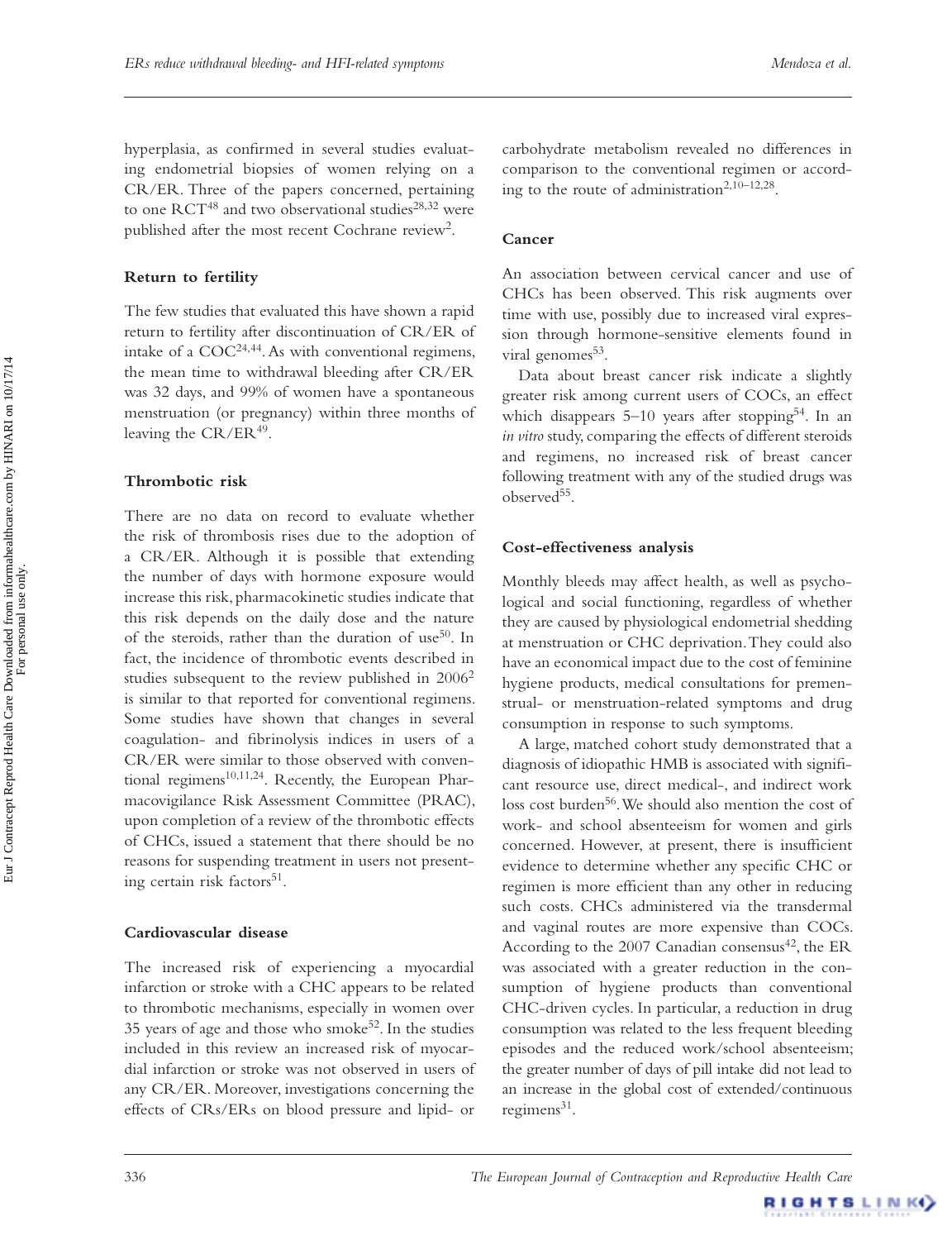#### C O N C L U S I O N S

The contraceptive efficacy and safety of CR/ER use of CHCs is at least equal to that of 28-days conventional regimens. Currently, there are no guidelines regarding the optimal modality of CHC administration. Individualisation of treatment is paramount, and we suggest considering the cultural background and personal preferences of each patient when helping her decide on the number and timing of bleeding episodes. In addition, CR/ER uses of CHCs reduce the symptoms associated with withdrawal bleeds or the hormone-free period and the costs related to these.

Changes in the attitudes of women using CHC methods are encouraging, but it is also advisable to

#### REFERENCES

- 1. Loudon NB, Foxwell M, Potts DM, et al. Acceptability of an oral contraceptive that reduces the frequency of menstruation: The tri-cycle pill regimen. *BMJ* 1977;2:487-90.
- 2. Edelman A, Gallo MF, Nichols MD, et al. Continuous versus cyclic use of combined oral contraceptives for contraception: Systematic Cochrane review of randomized controlled trials. Hum Reprod 2006;21:573-8.
- 3. Sánchez-Borrego R. Ciclo prolongado/continuado. [Extended or continuous cycle.] *Progr Obstet Ginecol* 2010;53:89-93. [In Spanish]
- 4. PRISMA –Transparent reporting of systematic reviews and meta-analyses. The PRISMA statement. Accessed 31 March 2014 from: http://www.prisma-statement. org/statement.htm
- 5. Edelman AB, Koontz SL, Nichols MD, Jensen JT. Continuous oral contraceptives: Are bleeding patterns dependent on the hormones given? *Obstet Gynecol* 2006;107:657-65.
- 6. Legro RS , Pauli JG , Kunselman AR , *et al*. Effects of continuous versus cyclical oral contraception: A randomized controlled trial. *J Clin Endocrinol Metab* 2008;93:420-9.
- 7. Sulak PJ, Smith V, Coffee A, et al. Frequency and management of breakthrough bleeding with continuous use of the transvaginal contraceptive ring: A randomized controlled trial. Obstet Gynecol 2008;112:563-71.
- 8. Teichmann A, Apter D, Emerich J, et al. Continuous, daily levonorgestrel/ethinyl estradiol vs. 21-day, cyclic levonorgestrel/ethinyl estradiol: Efficacy, safety and bleeding in a randomized, open-label trial . *Contraception* 2009:80:504-11.
- 9. Machado RB, De Melo NR, Maia H Jr. Bleeding patterns and menstrual-related symptoms with the

change the attitudes of health professionals regarding the use of CHCs.

#### A C K N O W L E D G E M E N T S

This article has been translated and corrected by American Journal Experts.

*Declaration of interest:* Authors NM, PL, RL, MC, and RSB have participated in conferences, symposiums, and studies sponsored by various pharmaceutical companies.

The authors alone are responsible for the content and the writing of the paper.

This study benefited from an educational grant from the *Fundación Española de Contracepción*.

continuous use of a contraceptive combination of ethinylestradiol and drospirenone: A randomized study . Contraception 2010;81:215-22.

- 10. Machado RB, de Melo NR, Maia H Jr, Cruz AM. Effect of a continuous regimen of contraceptive combination of ethinylestradiol and drospirenone on lipid, carbohydrate and coagulation profiles. *Contraception* 2010;81:102-6.
- 11. Wiegratz I, Stahlberg S, Manthey T, et al. Effects of conventional or extended-cycle regimen of an oral contraceptive containing 30 mcg ethinylestradiol and 2 mg dienogest on various hemostasis parameters . *Contraception* 2008;78:384-91.
- 12. Wiegratz I, Stahlberg S, Manthey T, et al. Effects of combined oral contraceptive ethinylestradiol (30 microg) and dienogest (2 mg) on carbohydrate metabolism during 1 year of conventional or extended-cycle use. *Horm Metab Res* 2010;42:358-63.
- 13. Wiegratz I, Stahlberg S, Manthey T, et al. Effects of an oral contraceptive containing 30 mcg ethinyl estradiol and 2 mg dienogest on lipid metabolism during 1 year of conventional or extended-cycle use. *Contraception* 2010;81:57-61.
- 14. Wiegratz I, Stahlberg S, Manthey T, et al. Effect of extended-cycle regimen with an oral contraceptive containing 30 mcg ethinylestradiol and 2 mg dienogest on bleeding patterns, safety, acceptance and contraceptive efficacy. Contraception 2011;84:133-43.
- 15. Rad M, Kluft C, de Kam ML, et al. Metabolic profile of a continuous versus a cyclic low-dose combined oral contraceptive after one year of use . *Eur J Contracept Reprod Health Care* 2011;16:85-94.
- 16. Klipping C, Duijkers I, Fortier MP, et al. Contraceptive efficacy and tolerability of ethinylestradiol 20 μg/

For personal use only.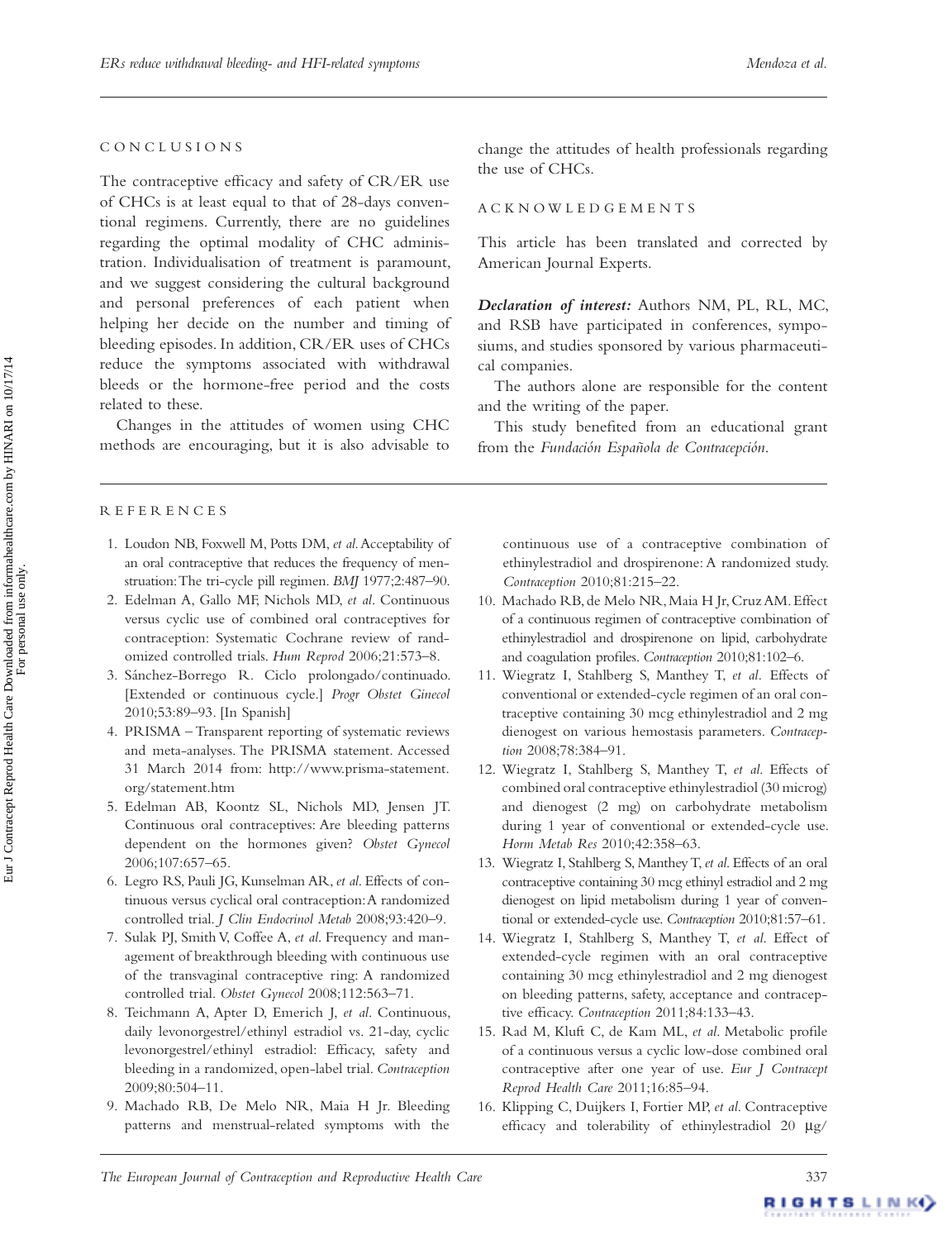drospirenone 3 mg in a flexible extended regimen: An open-label, multicentre, randomized, controlled study . *J Fam Plann Reprod Health Care 2012;38:73-83.* 

- 17. Klipping C, Duijkers I, Fortier MP, et al. Long-term tolerability of ethinylestradiol 20 μg/drospirenone 3 mg in a flexible extended regimen: Results from a randomized, controlled, multicentre study . *J Fam Plann Reprod Health Care* 2012;38:84-93.
- 18. Jensen JT, Garie SN, Trummer D, Elliesen J. Bleeding profile of a flexible extended regimen of ethinylestradiol/drospirenone in US women: An open-label, threearm, active-controlled, multicenter study . *Contraception*  $2012.86.110 - 8$
- 19. Kaunitz AM , Portman DJ , Hait H , *et al*. Adding low-dose estrogen to the hormone-free interval: Impact on bleeding patterns in users of a 91-day extended regimen oral contraceptive. Contraception 2009;79:350-5.
- 20. Stephenson J, Shawe J, Panicker S, et al. Randomized trial of the effect of tailored versus standard use of the combined oral contraceptive pill on continuation rates at 1 year. *Contraception* 2013;88:523-31.
- 21. Foidart JM, Sulak PJ, Schellschmidt I, Zimmermann D. The use of an oral contraceptive containing ethinylestradiol and drospirenone in an extended regimen over 126 days. *Contraception* 2006;73:34-40.
- 22. Anderson FD, Gibbons W, Portman D. Safety and effi cacy of an extended-regimen oral contraceptive utilizing continuous low-dose ethinyl estradiol . *Contraception* 2006;73:229-34.
- 23. Sulak PJ, Kuehl TJ, Coffee A, Willis S. Prospective analysis of occurrence and management of breakthrough bleeding during an extended oral contraceptive regimen. Am J Obstet Gynecol 2006;195:935-41.
- 24. Coffee AL, Kuehl TJ, Willis S, Sulak PJ. Oral contraceptives and premenstrual symptoms: Comparison of a 21/7 and extended regimen. Am J Obstet Gynecol 2006; 195:1311-9.
- 25. Sulak P, Willis S, Kuehl T, et al. Headaches and oral contraceptives: Impact of eliminating the standard 7-day placebo interval. *Headache* 2007;47:27-37.
- 26. Huber J, Heskanp ML, Schramm. Effect of an oral contraceptive with chlormadinone acetate on depressive mood. *Clin Drug Invest* 2008;28:783-91.
- 27. Anderson FD, Feldman R, Reape K. Endometrial effects of a 91-day extended-regimen oral contraceptive with low-dose estrogen in place of placebo. *Contraception* 2008;77:91-6.
- 28. Archer DF, Kovalevsky G, Ballagh SA, et al. Ovarian activity and safety of a novel levonorgestrel/ethinyl estradiol continuous oral contraceptive regimen. Contra*ception* 2009;80:245-53.
- 29. Kroll R, Reape KZ, Margolis M. The efficacy and safety of a low-dose, 91-day, extended-regimen oral contra-

ceptive with continuous ethinyl estradiol . *Contraception*  $2010:81:41 - 8$ .

- 30. Seidman D, Yeshaya A, Ber A, et al. A prospective follow-up of two 21/7 cycles followed by two extended regimen 84/7 cycles with contraceptive pills containing ethinyl estradiol and drospirenone. *IMAJ* 2010;12:400-5.
- 31. Anthuber S. Schramm G. Heskamp ML, Six-month evaluation of the benefits of the low-dose combined oral contraceptive chlormadinone acetate 2mg/ ethinylestradiol 0,003mg in young women . *Clin Drug Investig* 2010;30:211-20.
- 32. Göretzlehner G, Waldmann-Rex S, Schramm G. Extended cycles with the combined oral contraceptive chlormadinone acetate 2mg/ethinylestradiol 0,003mg . *Clin Drug Investig* 2011;31:269-77.
- 33. Guazzelli CA , Barreiros FA , Barbosa R , *et al*. Extended regimens of the contraceptive vaginal ring versus hormonal oral contraceptives: Effects on lipid metabolism. Contraception 2012;85:389-93.
- 34. Calhoun A, Ford S, Pruitt A. The impact of extendedcycle vaginal ring contraception on migraine aura: A retrospective case series. *Headache* 2012;52:1246-53.
- 35. Birtch RL, Olatunbosun OA, Pierson RA. Ovarian follicular dynamics during conventional vs. continuous oral contraceptive use. *Contraception* 2006;73:235-43.
- 36. Kallio S, Puurunen J, Ruokonen A, et al. Antimüllerian hormone levels decrease in women using combined contraception independently of administration route . *Fertil Steril* 2013;99:1305-10.
- 37. Zapata LB, Steenland MW, Brahmi D, et al. Effect of missed combined hormonal contraceptives on contraceptive effectiveness: A systematic review . *Contraception* 2012;87:685-700.
- 38. Howard B, Trussell J, Grubb E, Lage MJ. Comparison of pregnancy rates in users of extended and cyclic combined oral contraceptive (COC) regimens in the United States: A brief report. *Contraception* 2014;89:25-7.
- 39. Kaunitz AM, Portman DJ, Hait H, et al. Adding low-dose estrogen to the hormone-free interval: Impact on bleeding patterns in users of a 91-day extended regimen oral contraceptive. *Contraception* 2009;79:350-5.
- 40. Godfrey EM, Whiteman MK, Curtis KM. Treatment of unscheduled bleeding in women using extended- or continuous-use combined hormonal contraception: A systematic review. *Contraception* 2013;87:567-75.
- 41. Graham CA, Panicker S, Shawe J, Stephenson J. Women's experiences with tailored use of a combined oral contraceptive: A qualitative study. Hum Reprod 2013;28:  $1620 - 5.$
- 42. Guilbert E, Boroditsky R, Black A, et al. Canadian Consensus Guideline on Continuous and Extended Hormonal Contraception, 2007 . *J Obstet Gynaecol Can* 2007;29 (Suppl 2):S1-32.

RIGHTSLINK)

Eur J Contracept Reprod Health Care Downloaded from informahealthcare.com by HINARI on 10/17/14<br>For personal use only. Eur J Contracept Reprod Health Care Downloaded from informahealthcare.com by HINARI on 10/17/14 For personal use only.